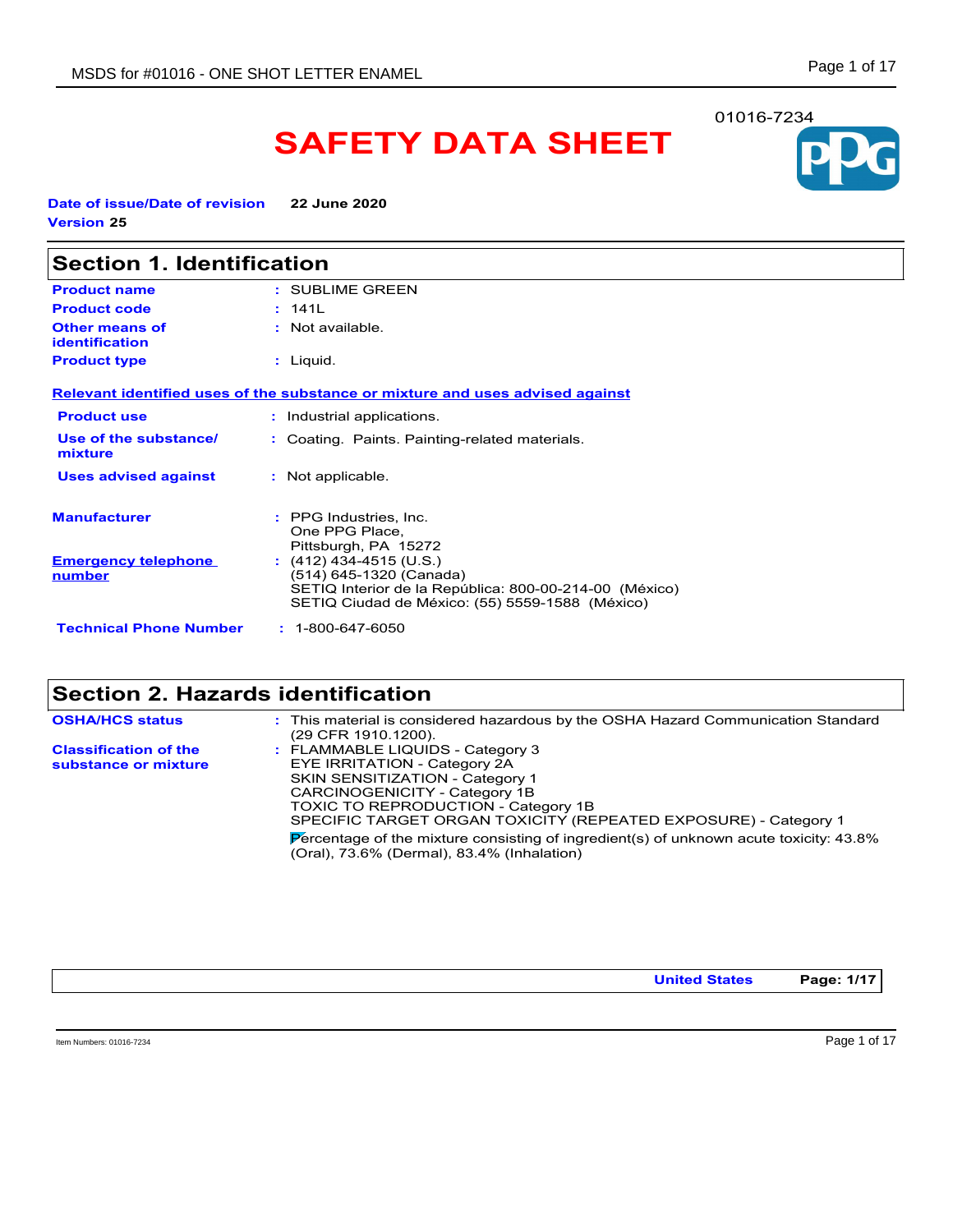### **Product name SUBLIME GREEN Product code 141L Date of issue 22 June 2020 Version 25**

## **Section 2. Hazards identification**

This product contains TiO2 which has been classified as a GHS Carcinogen Category 2 based on its IARC 2B classification. For many PPG products, TiO2 is utilized as a raw material in a liquid coating formulation. In this case, the TiO2 particles are bound in a matrix with no meaningful potential for human exposure to unbound particles of TiO2 when the product is applied with a brush or roller. Sanding the coating surface or mist from spray applications may be harmful depending on the duration and level of exposure and require the use of appropriate personal protective equipment and/or engineering controls (see Section 8).

| <b>GHS label elements</b> |  |
|---------------------------|--|
| <b>Hazard pictograms</b>  |  |



| <b>Signal word</b>                         | : Danger                                                                                                                                                                                                                                                                                                                                                                                                                                                                                                                                                                                                                                                                                                                        |
|--------------------------------------------|---------------------------------------------------------------------------------------------------------------------------------------------------------------------------------------------------------------------------------------------------------------------------------------------------------------------------------------------------------------------------------------------------------------------------------------------------------------------------------------------------------------------------------------------------------------------------------------------------------------------------------------------------------------------------------------------------------------------------------|
| <b>Hazard statements</b>                   | : Flammable liquid and vapor.<br>May cause an allergic skin reaction.<br>Causes serious eye irritation.<br>May cause cancer.<br>May damage fertility or the unborn child.<br>Causes damage to organs through prolonged or repeated exposure. (central nervous<br>system (CNS))                                                                                                                                                                                                                                                                                                                                                                                                                                                  |
| <b>Precautionary statements</b>            |                                                                                                                                                                                                                                                                                                                                                                                                                                                                                                                                                                                                                                                                                                                                 |
| <b>Prevention</b>                          | : Obtain special instructions before use. Wear protective gloves. Wear protective<br>clothing. Wear eye or face protection. Keep away from heat, hot surfaces, sparks, open<br>flames and other ignition sources. No smoking. Use explosion-proof electrical,<br>ventilating or lighting equipment. Use non-sparking tools. Take action to prevent static<br>discharges. Do not breathe vapor. Do not eat, drink or smoke when using this product.                                                                                                                                                                                                                                                                              |
| <b>Response</b>                            | : IF exposed or concerned: Get medical advice or attention. Wash contaminated clothing<br>before reuse. IF ON SKIN: Wash with plenty of water. IF IN EYES: Rinse cautiously<br>with water for several minutes. Remove contact lenses, if present and easy to do.<br>Continue rinsing. If eye irritation persists: Get medical advice or attention.                                                                                                                                                                                                                                                                                                                                                                              |
| <b>Storage</b>                             | : Store in a well-ventilated place. Keep cool.                                                                                                                                                                                                                                                                                                                                                                                                                                                                                                                                                                                                                                                                                  |
| <b>Disposal</b>                            | : Dispose of contents and container in accordance with all local, regional, national and<br>international regulations.                                                                                                                                                                                                                                                                                                                                                                                                                                                                                                                                                                                                          |
| <b>Supplemental label</b><br>elements      | : Sanding and grinding dusts may be harmful if inhaled. Repeated exposure to high vapor<br>concentrations may cause irritation of the respiratory system and permanent brain and<br>nervous system damage. Inhalation of vapor/aerosol concentrations above the<br>recommended exposure limits causes headaches, drowsiness and nausea and may<br>lead to unconsciousness or death. Avoid contact with skin and clothing. Wash<br>thoroughly after handling. Emits toxic fumes when heated. DANGER - RAGS, STEEL<br>WOOL OR WASTE SOAKED WITH THIS PRODUCT MAY SPONTANEOUSLY<br>CATCH FIRE IF IMPROPERLY DISCARDED. IMMEDIATELY AFTER EACH USE,<br>PLACE RAGS, STEEL WOOL OR WASTE IN A SEALED WATER-FILLED METAL<br>CONTAINER. |
| <b>Hazards not otherwise</b><br>classified | : Prolonged or repeated contact may dry skin and cause irritation.                                                                                                                                                                                                                                                                                                                                                                                                                                                                                                                                                                                                                                                              |

**United States Page: 2/17**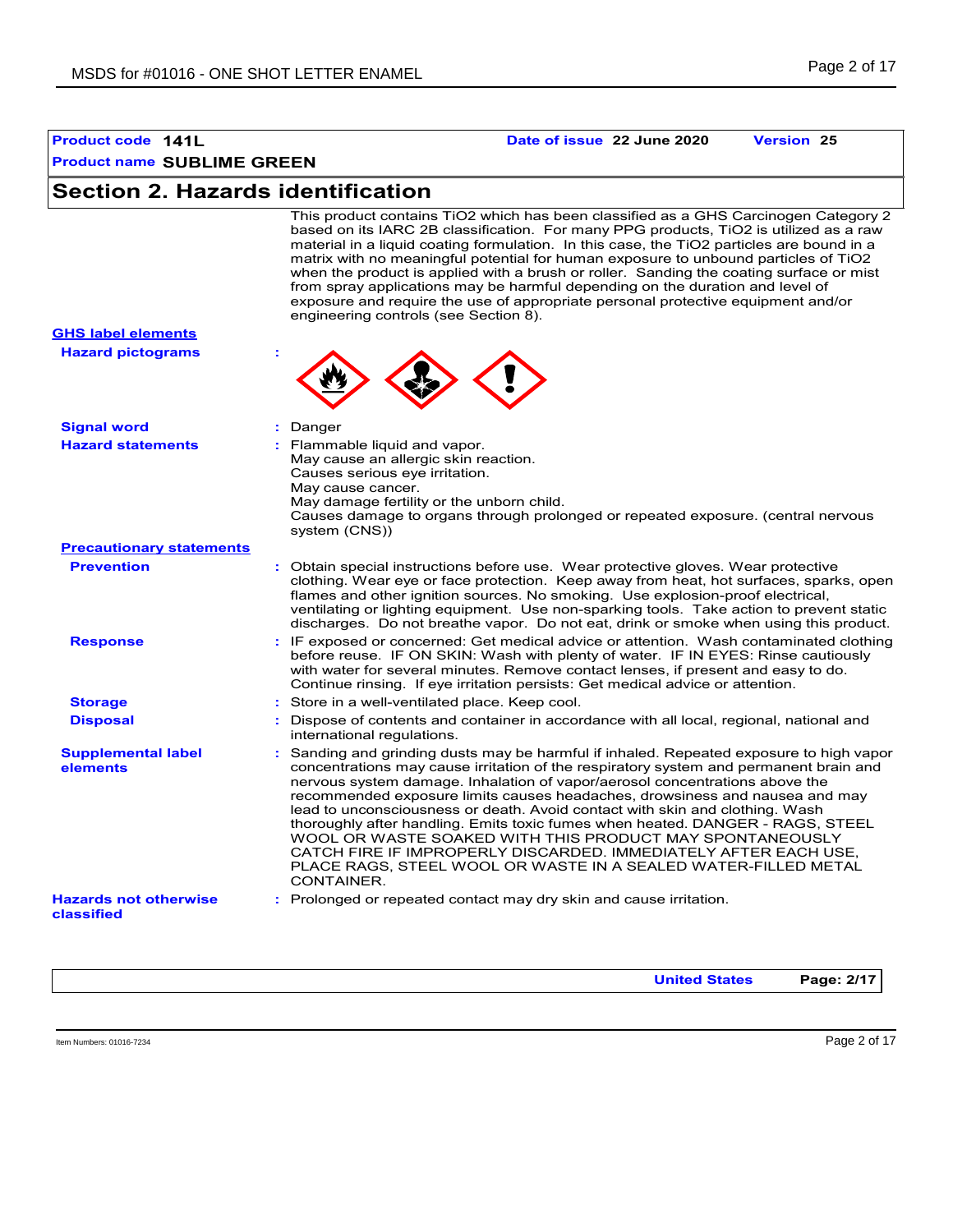#### **Product code 141L Date of issue 22 June 2020 Version 25**

### **Section 3. Composition/information on ingredients**

**Substance/mixture :**

: Mixture **Product name :** SUBLIME GREEN

| <b>Ingredient name</b>                      | $\frac{9}{6}$ | <b>CAS number</b> |
|---------------------------------------------|---------------|-------------------|
| l <mark>St</mark> oddard solvent            | $≥10 - ≤20$   | 8052-41-3         |
| titanium dioxide                            | $≥10 - ≤20$   | 13463-67-7        |
| Naphtha (petroleum), hydrotreated heavy     | ≥5.0 - ≤10    | 64742-48-9        |
| Distillates (petroleum), hydrotreated light | $≥1.0 - ≤5.0$ | 64742-47-8        |
| Solvent naphtha (petroleum), light aromatic | $≥1.0 - ≤3.4$ | 64742-95-6        |
| 1,2,4-trimethylbenzene                      | ≤2.0          | 95-63-6           |
| xylene                                      | $≤1.8$        | 1330-20-7         |
| ethylbenzene                                | < 1.0         | 100-41-4          |
| 2-ethylhexanoic acid, zirconium salt        | $\leq 1.0$    | 22464-99-9        |
| 2-butanone oxime                            | < 1.0         | $96 - 29 - 7$     |
| cobalt bis(2-ethylhexanoate)                | < 1.0         | 136-52-7          |

SUB codes represent substances without registered CAS Numbers.

Any concentration shown as a range is to protect confidentiality or is due to batch variation.

**There are no additional ingredients present which, within the current knowledge of the supplier and in the concentrations applicable, are classified as hazardous to health or the environment and hence require reporting in this section.**

**Occupational exposure limits, if available, are listed in Section 8.**

### **Section 4. First aid measures**

**Description of necessary first aid measures** If ingestion, irritation, any type of overexposure or symptoms of overexposure occur during or persists after use of this product, contact a POISON CONTROL CENTER, EMERGENCY ROOM OR PHYSICIAN immediately; have Safety Data Sheet information available. Never give anything by mouth to an unconscious or convulsing person.

| <b>Eye contact</b>  | : Remove contact lenses, irrigate copiously with clean, fresh water, holding the eyelids<br>apart for at least 10 minutes and seek immediate medical advice.                                           |
|---------------------|--------------------------------------------------------------------------------------------------------------------------------------------------------------------------------------------------------|
| <b>Inhalation</b>   | : Remove to fresh air. Keep person warm and at rest. If not breathing, if breathing is<br>irregular or if respiratory arrest occurs, provide artificial respiration or oxygen by trained<br>personnel. |
| <b>Skin contact</b> | : Remove contaminated clothing and shoes. Wash skin thoroughly with soap and water<br>or use recognized skin cleanser. Do NOT use solvents or thinners.                                                |
| <b>Ingestion</b>    | : If swallowed, seek medical advice immediately and show this container or label. Keep<br>person warm and at rest. Do NOT induce vomiting.                                                             |

**Most important symptoms/effects, acute and delayed**

| <b>Potential acute health effects</b> |                                                                                                         |
|---------------------------------------|---------------------------------------------------------------------------------------------------------|
| Eye contact                           | : Causes serious eye irritation.                                                                        |
| <b>Inhalation</b>                     | : No known significant effects or critical hazards.                                                     |
| <b>Skin contact</b>                   | : Defatting to the skin. May cause skin dryness and irritation. May cause an allergic skin<br>reaction. |
| <b>Ingestion</b>                      | : No known significant effects or critical hazards.                                                     |
| <b>Over-exposure signs/symptoms</b>   |                                                                                                         |

Item Numbers: 01016-7234 Page 3 of 17

**United States Page: 3/17**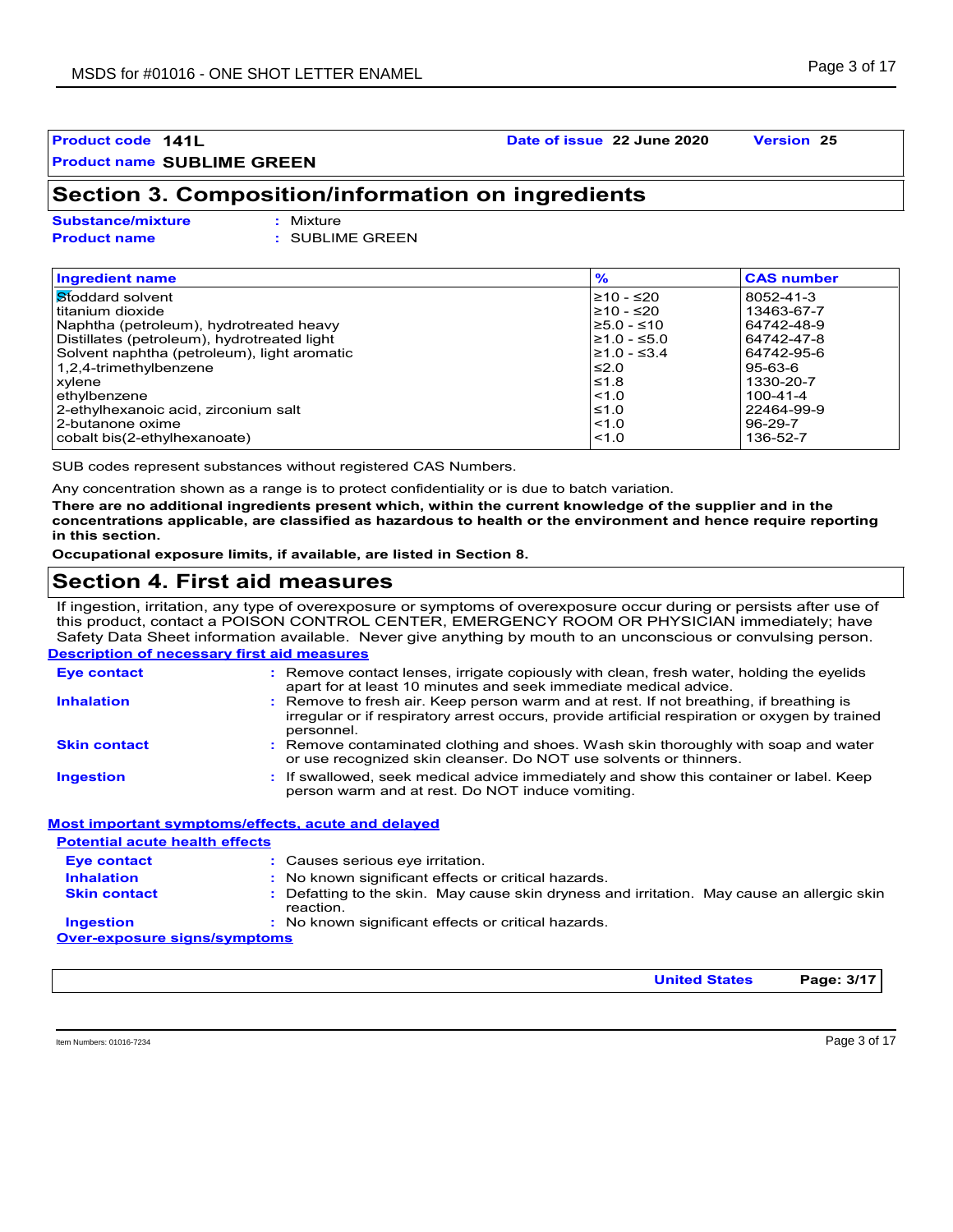### **Section 4. First aid measures**

| <b>Eye contact</b>  | : Adverse symptoms may include the following:<br>pain or irritation<br>watering<br>redness                                                                                  |
|---------------------|-----------------------------------------------------------------------------------------------------------------------------------------------------------------------------|
| <b>Inhalation</b>   | : Adverse symptoms may include the following:<br>reduced fetal weight<br>increase in fetal deaths<br>skeletal malformations                                                 |
| <b>Skin contact</b> | : Adverse symptoms may include the following:<br>irritation<br>redness<br>dryness<br>cracking<br>reduced fetal weight<br>increase in fetal deaths<br>skeletal malformations |
| <b>Ingestion</b>    | : Adverse symptoms may include the following:<br>reduced fetal weight<br>increase in fetal deaths<br>skeletal malformations                                                 |

#### **Indication of immediate medical attention and special treatment needed, if necessary**

| <b>Notes to physician</b><br><b>Specific treatments</b> | : In case of inhalation of decomposition products in a fire, symptoms may be delayed.<br>The exposed person may need to be kept under medical surveillance for 48 hours.<br>: No specific treatment.                                                                                                                                                                                                            |
|---------------------------------------------------------|-----------------------------------------------------------------------------------------------------------------------------------------------------------------------------------------------------------------------------------------------------------------------------------------------------------------------------------------------------------------------------------------------------------------|
| <b>Protection of first-aiders</b>                       | : No action shall be taken involving any personal risk or without suitable training. If it is<br>suspected that fumes are still present, the rescuer should wear an appropriate mask or<br>self-contained breathing apparatus. It may be dangerous to the person providing aid to<br>give mouth-to-mouth resuscitation. Wash contaminated clothing thoroughly with water<br>before removing it, or wear gloves. |

**See toxicological information (Section 11)**

### **Section 5. Fire-fighting measures**

| <b>Extinguishing media</b>                           |                                                                                                                                                                                                                       |
|------------------------------------------------------|-----------------------------------------------------------------------------------------------------------------------------------------------------------------------------------------------------------------------|
| <b>Suitable extinguishing</b><br>media               | : Use dry chemical, $CO2$ , water spray (fog) or foam.                                                                                                                                                                |
| Unsuitable extinguishing<br>media                    | : Do not use water jet.                                                                                                                                                                                               |
| <b>Specific hazards arising</b><br>from the chemical | : Flammable liquid and vapor. In a fire or if heated, a pressure increase will occur and<br>the container may burst, with the risk of a subsequent explosion. Runoff to sewer may<br>create fire or explosion hazard. |
| <b>Hazardous thermal</b><br>decomposition products   | Decomposition products may include the following materials:<br>carbon oxides<br>nitrogen oxides<br>metal oxide/oxides                                                                                                 |
|                                                      |                                                                                                                                                                                                                       |

**United States Page: 4/17**

Item Numbers: 01016-7234 Page 4 of 17

**Product code 141L Date of issue 22 June 2020 Version 25**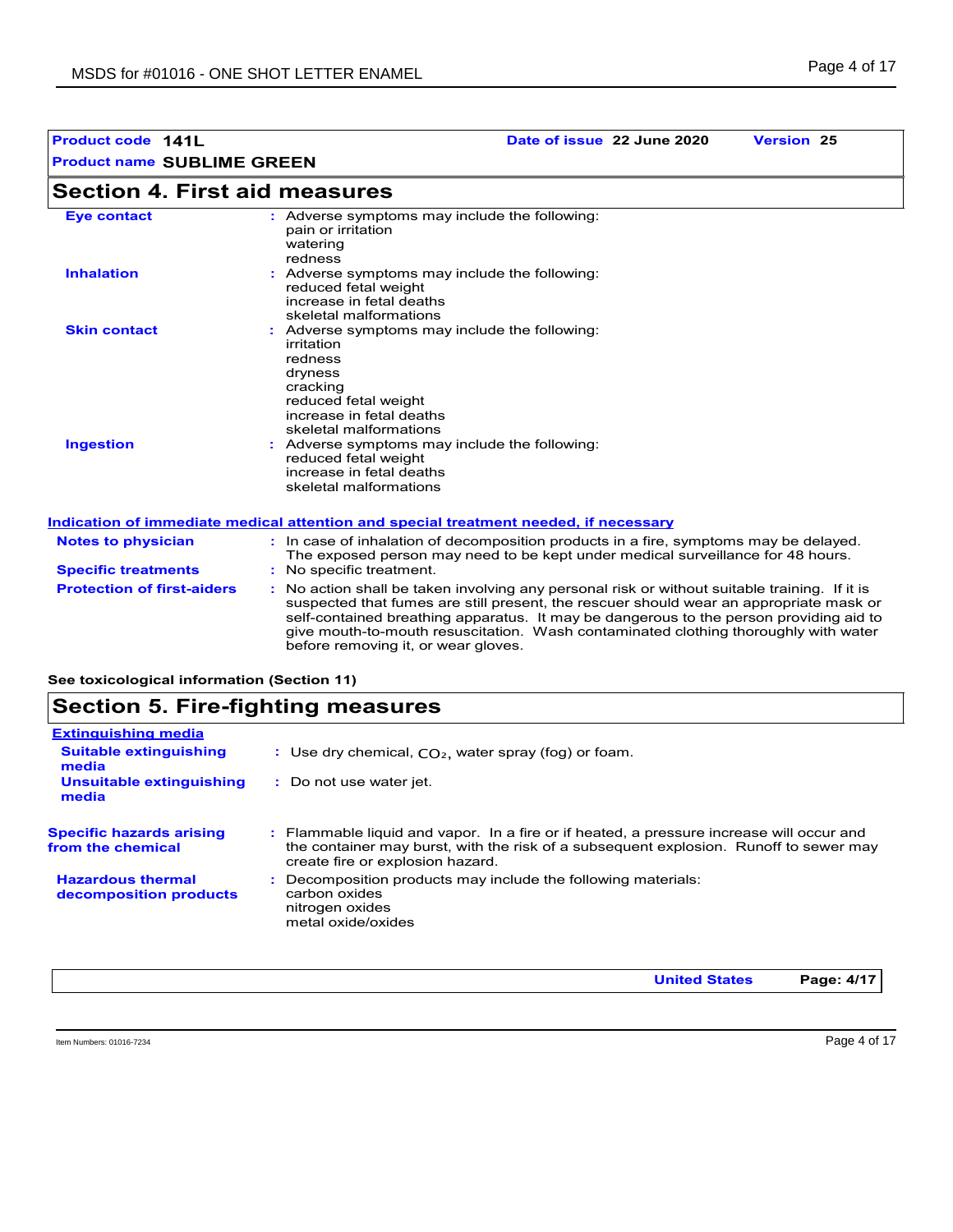| Product code 141L                                        | Date of issue 22 June 2020<br><b>Version 25</b>                                                                                                                                                                                                                                                                                                                                                                                                                                                                                                                                                                                                                                                                                                                      |
|----------------------------------------------------------|----------------------------------------------------------------------------------------------------------------------------------------------------------------------------------------------------------------------------------------------------------------------------------------------------------------------------------------------------------------------------------------------------------------------------------------------------------------------------------------------------------------------------------------------------------------------------------------------------------------------------------------------------------------------------------------------------------------------------------------------------------------------|
| <b>Product name SUBLIME GREEN</b>                        |                                                                                                                                                                                                                                                                                                                                                                                                                                                                                                                                                                                                                                                                                                                                                                      |
| <b>Section 5. Fire-fighting measures</b>                 |                                                                                                                                                                                                                                                                                                                                                                                                                                                                                                                                                                                                                                                                                                                                                                      |
| <b>Special protective actions</b><br>for fire-fighters   | : Promptly isolate the scene by removing all persons from the vicinity of the incident if<br>there is a fire. No action shall be taken involving any personal risk or without suitable<br>training. Move containers from fire area if this can be done without risk. Use water<br>spray to keep fire-exposed containers cool.                                                                                                                                                                                                                                                                                                                                                                                                                                        |
| <b>Special protective</b><br>equipment for fire-fighters | : Fire-fighters should wear appropriate protective equipment and self-contained breathing<br>apparatus (SCBA) with a full face-piece operated in positive pressure mode.                                                                                                                                                                                                                                                                                                                                                                                                                                                                                                                                                                                             |
|                                                          | Section 6. Accidental release measures                                                                                                                                                                                                                                                                                                                                                                                                                                                                                                                                                                                                                                                                                                                               |
|                                                          | <b>Personal precautions, protective equipment and emergency procedures</b>                                                                                                                                                                                                                                                                                                                                                                                                                                                                                                                                                                                                                                                                                           |
| For non-emergency<br>personnel                           | : No action shall be taken involving any personal risk or without suitable training.<br>Evacuate surrounding areas. Keep unnecessary and unprotected personnel from<br>entering. Do not touch or walk through spilled material. Shut off all ignition sources.<br>No flares, smoking or flames in hazard area. Avoid breathing vapor or mist. Provide<br>adequate ventilation. Wear appropriate respirator when ventilation is inadequate. Put<br>on appropriate personal protective equipment.                                                                                                                                                                                                                                                                      |
| For emergency responders                                 | : If specialized clothing is required to deal with the spillage, take note of any information in<br>Section 8 on suitable and unsuitable materials. See also the information in "For non-<br>emergency personnel".                                                                                                                                                                                                                                                                                                                                                                                                                                                                                                                                                   |
| <b>Environmental precautions</b>                         | : Avoid dispersal of spilled material and runoff and contact with soil, waterways, drains<br>and sewers. Inform the relevant authorities if the product has caused environmental<br>pollution (sewers, waterways, soil or air).                                                                                                                                                                                                                                                                                                                                                                                                                                                                                                                                      |
| Methods and materials for containment and cleaning up    |                                                                                                                                                                                                                                                                                                                                                                                                                                                                                                                                                                                                                                                                                                                                                                      |
| <b>Small spill</b>                                       | : Stop leak if without risk. Move containers from spill area. Use spark-proof tools and<br>explosion-proof equipment. Dilute with water and mop up if water-soluble. Alternatively,<br>or if water-insoluble, absorb with an inert dry material and place in an appropriate waste<br>disposal container. Dispose of via a licensed waste disposal contractor.                                                                                                                                                                                                                                                                                                                                                                                                        |
| <b>Large spill</b>                                       | : Stop leak if without risk. Move containers from spill area. Use spark-proof tools and<br>explosion-proof equipment. Approach release from upwind. Prevent entry into sewers,<br>water courses, basements or confined areas. Wash spillages into an effluent treatment<br>plant or proceed as follows. Contain and collect spillage with non-combustible,<br>absorbent material e.g. sand, earth, vermiculite or diatomaceous earth and place in<br>container for disposal according to local regulations (see Section 13). Dispose of via a<br>licensed waste disposal contractor. Contaminated absorbent material may pose the<br>same hazard as the spilled product. Note: see Section 1 for emergency contact<br>information and Section 13 for waste disposal. |

### **Section 7. Handling and storage**

#### **Precautions for safe handling**

**Protective measures** : Put on appropriate personal protective equipment (see Section 8). Persons with a **Protestion** history of skin sensitization problems should not be employed in any process in which this product is used. Avoid exposure - obtain special instructions before use. Avoid exposure during pregnancy. Do not handle until all safety precautions have been read and understood. Do not get in eyes or on skin or clothing. Do not breathe vapor or mist. Do not ingest. Use only with adequate ventilation. Wear appropriate respirator when ventilation is inadequate. Do not enter storage areas and confined spaces unless adequately ventilated. Keep in the original container or an approved alternative made from a compatible material, kept tightly closed when not in use. Store and use away

**United States Page: 5/17**

Item Numbers: 01016-7234 Page 5 of 17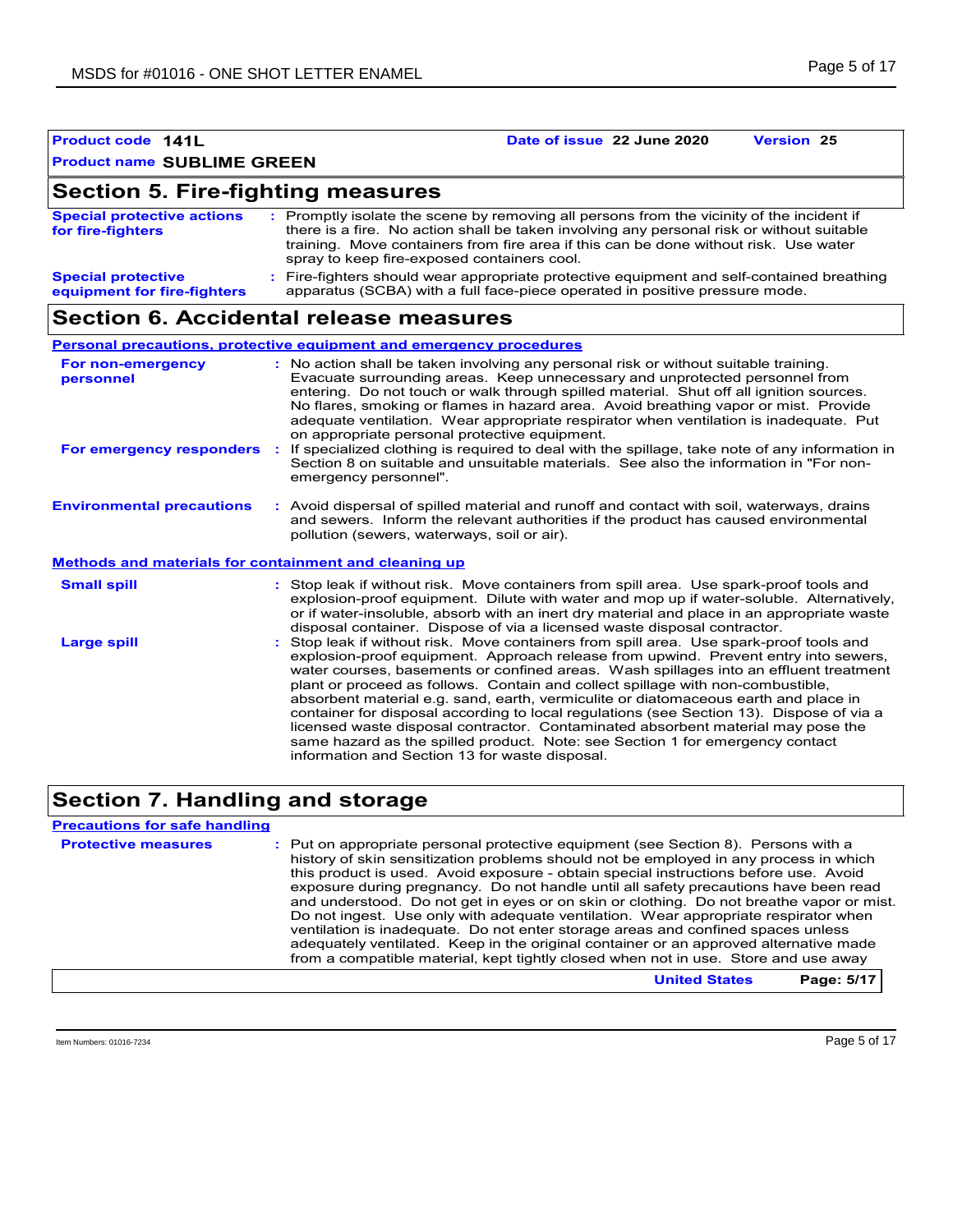### **Section 7. Handling and storage**

| <b>Special precautions</b>                                                       | from heat, sparks, open flame or any other ignition source. Use explosion-proof<br>electrical (ventilating, lighting and material handling) equipment. Use only non-sparking<br>tools. Take precautionary measures against electrostatic discharges. Empty containers<br>retain product residue and can be hazardous. Do not reuse container.<br>: Ingestion of product or cured coating may be harmful. Materials such as cleaning rags,<br>paper wipes and protective clothing, which are contaminated with the product may<br>spontaneously self-ignite some hours later. To avoid the risks of fires, all contaminated<br>materials should be stored in purpose-built containers or in metal containers with tight-<br>fitting, self-closing lids. Contaminated materials should be removed from the workplace<br>at the end of each working day and be stored outside. If this material is part of a<br>multiple component system, read the Safety Data Sheet(s) for the other component or<br>components before blending as the resulting mixture may have the hazards of all of its<br>parts. |
|----------------------------------------------------------------------------------|------------------------------------------------------------------------------------------------------------------------------------------------------------------------------------------------------------------------------------------------------------------------------------------------------------------------------------------------------------------------------------------------------------------------------------------------------------------------------------------------------------------------------------------------------------------------------------------------------------------------------------------------------------------------------------------------------------------------------------------------------------------------------------------------------------------------------------------------------------------------------------------------------------------------------------------------------------------------------------------------------------------------------------------------------------------------------------------------------|
| <b>Advice on general</b><br>occupational hygiene                                 | : Eating, drinking and smoking should be prohibited in areas where this material is<br>handled, stored and processed. Workers should wash hands and face before eating,<br>drinking and smoking. Remove contaminated clothing and protective equipment before<br>entering eating areas. See also Section 8 for additional information on hygiene<br>measures.                                                                                                                                                                                                                                                                                                                                                                                                                                                                                                                                                                                                                                                                                                                                        |
| <b>Conditions for safe storage,</b><br>including any<br><b>incompatibilities</b> | Do not store below the following temperature: $5^{\circ}$ C (41 <sup>o</sup> F). Store in accordance with<br>local regulations. Store in a segregated and approved area. Store in original container<br>protected from direct sunlight in a dry, cool and well-ventilated area, away from<br>incompatible materials (see Section 10) and food and drink. Store locked up. Eliminate<br>all ignition sources. Separate from oxidizing materials. Keep container tightly closed<br>and sealed until ready for use. Containers that have been opened must be carefully<br>resealed and kept upright to prevent leakage. Do not store in unlabeled containers.<br>Use appropriate containment to avoid environmental contamination.                                                                                                                                                                                                                                                                                                                                                                      |

### **Section 8. Exposure controls/personal protection**

#### **Control parameters**

**Occupational exposure limits**

|                                             | <b>Exposure limits</b>                              |  |  |  |  |
|---------------------------------------------|-----------------------------------------------------|--|--|--|--|
| Stoddard solvent                            | ACGIH TLV (United States, 3/2019).                  |  |  |  |  |
|                                             | TWA: $525 \text{ mg/m}^3$ 8 hours.                  |  |  |  |  |
|                                             | TWA: 100 ppm 8 hours.                               |  |  |  |  |
|                                             | OSHA PEL (United States, 5/2018).                   |  |  |  |  |
|                                             | TWA: $2900 \text{ mg/m}^3$ 8 hours.                 |  |  |  |  |
|                                             | TWA: 500 ppm 8 hours.                               |  |  |  |  |
| titanium dioxide                            | OSHA PEL (United States, 5/2018).                   |  |  |  |  |
|                                             | TWA: 15 mg/m <sup>3</sup> 8 hours. Form: Total dust |  |  |  |  |
|                                             | ACGIH TLV (United States, 3/2019).                  |  |  |  |  |
|                                             | TWA: $10 \text{ mg/m}^3$ 8 hours.                   |  |  |  |  |
| Naphtha (petroleum), hydrotreated heavy     | None.                                               |  |  |  |  |
| Distillates (petroleum), hydrotreated light | ACGIH TLV (United States, 3/2019).                  |  |  |  |  |
|                                             | Absorbed through skin.                              |  |  |  |  |
|                                             | TWA: 200 mg/m <sup>3</sup> , (as total hydrocarbon  |  |  |  |  |
|                                             | vapor) 8 hours.                                     |  |  |  |  |
| Solvent naphtha (petroleum), light aromatic | None.                                               |  |  |  |  |
| 1,2,4-trimethylbenzene                      | ACGIH TLV (United States, 3/2019).                  |  |  |  |  |
|                                             | TWA: $123 \text{ mg/m}^3$ 8 hours.                  |  |  |  |  |
|                                             | <b>United States</b><br>Page: 6/17                  |  |  |  |  |

**Product code 141L Date of issue 22 June 2020 Version 25**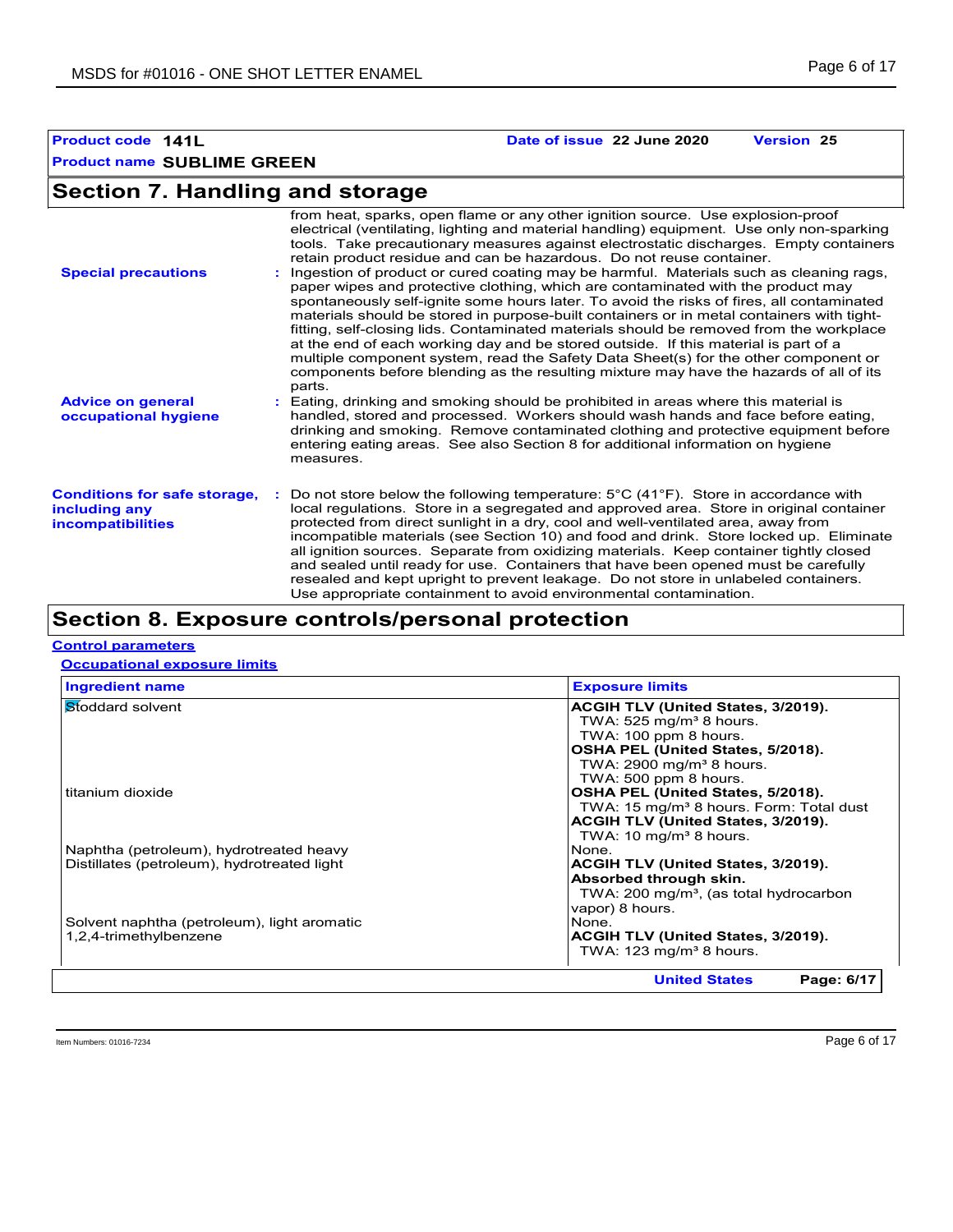| <b>Product code 141L</b>                                                                                                                                                                                                                                                                                                                                                                                                  | Date of issue 22 June 2020<br><b>Version 25</b>                                                                                                                                                                                                                                                                                                                                                                                                                                                                                                                                                                                 |
|---------------------------------------------------------------------------------------------------------------------------------------------------------------------------------------------------------------------------------------------------------------------------------------------------------------------------------------------------------------------------------------------------------------------------|---------------------------------------------------------------------------------------------------------------------------------------------------------------------------------------------------------------------------------------------------------------------------------------------------------------------------------------------------------------------------------------------------------------------------------------------------------------------------------------------------------------------------------------------------------------------------------------------------------------------------------|
| <b>Product name SUBLIME GREEN</b>                                                                                                                                                                                                                                                                                                                                                                                         |                                                                                                                                                                                                                                                                                                                                                                                                                                                                                                                                                                                                                                 |
| Section 8. Exposure controls/personal protection                                                                                                                                                                                                                                                                                                                                                                          |                                                                                                                                                                                                                                                                                                                                                                                                                                                                                                                                                                                                                                 |
| xylene                                                                                                                                                                                                                                                                                                                                                                                                                    | TWA: 25 ppm 8 hours.<br>ACGIH TLV (United States, 3/2019).<br>STEL: 651 mg/m <sup>3</sup> 15 minutes.<br>STEL: 150 ppm 15 minutes.<br>TWA: 434 mg/m <sup>3</sup> 8 hours.<br>TWA: 100 ppm 8 hours.<br>OSHA PEL (United States, 5/2018).<br>TWA: 435 mg/m <sup>3</sup> 8 hours.<br>TWA: 100 ppm 8 hours.                                                                                                                                                                                                                                                                                                                         |
| ethylbenzene                                                                                                                                                                                                                                                                                                                                                                                                              | ACGIH TLV (United States, 3/2019).<br>TWA: 20 ppm 8 hours.<br>OSHA PEL (United States, 5/2018).<br>TWA: $435 \text{ mg/m}^3$ 8 hours.<br>TWA: 100 ppm 8 hours.                                                                                                                                                                                                                                                                                                                                                                                                                                                                  |
| 2-ethylhexanoic acid, zirconium salt                                                                                                                                                                                                                                                                                                                                                                                      | ACGIH TLV (United States, 3/2019).<br>STEL: 10 mg/m <sup>3</sup> , (as Zr) 15 minutes.<br>TWA: 5 mg/m <sup>3</sup> , (as Zr) 8 hours.<br>OSHA PEL (United States, 5/2018).<br>TWA: $5 \text{ mg/m}^3$ , (as Zr) 8 hours.                                                                                                                                                                                                                                                                                                                                                                                                        |
| 2-butanone oxime                                                                                                                                                                                                                                                                                                                                                                                                          | <b>IPEL (PPG).</b><br>TWA: 3 ppm<br>STEL: 9 ppm                                                                                                                                                                                                                                                                                                                                                                                                                                                                                                                                                                                 |
| cobalt bis(2-ethylhexanoate)                                                                                                                                                                                                                                                                                                                                                                                              | ACGIH TLV (United States, 3/2019). Skin<br>sensitizer. Inhalation sensitizer.<br>TWA: $0.02$ mg/m <sup>3</sup> , (as Co) 8 hours.                                                                                                                                                                                                                                                                                                                                                                                                                                                                                               |
| Key to abbreviations                                                                                                                                                                                                                                                                                                                                                                                                      |                                                                                                                                                                                                                                                                                                                                                                                                                                                                                                                                                                                                                                 |
| = Acceptable Maximum Peak<br>A<br>ACGIH = American Conference of Governmental Industrial Hygienists.<br>C<br>$=$ Ceiling Limit<br>F.<br>$=$ Fume<br>IPEL<br>= Internal Permissible Exposure Limit<br>OSHA = Occupational Safety and Health Administration.<br>R<br>$=$ Respirable<br>z<br>= OSHA 29 CFR 1910.1200 Subpart Z - Toxic and Hazardous Substances<br>Consult local authorities for acceptable exposure limits. | S<br>= Potential skin absorption<br>SR<br>= Respiratory sensitization<br>SS<br>= Skin sensitization<br>STEL<br>= Short term Exposure limit values<br>TD.<br>= Total dust<br><b>TLV</b><br>= Threshold Limit Value<br><b>TWA</b><br>= Time Weighted Average                                                                                                                                                                                                                                                                                                                                                                      |
| <b>Recommended monitoring : If this product contains ingredients with exposure limits, personal, workplace</b><br>procedures<br>hazardous substances will also be required.                                                                                                                                                                                                                                               | atmosphere or biological monitoring may be required to determine the effectiveness of<br>the ventilation or other control measures and/or the necessity to use respiratory<br>protective equipment. Reference should be made to appropriate monitoring standards.<br>Reference to national guidance documents for methods for the determination of                                                                                                                                                                                                                                                                              |
| <b>Appropriate engineering</b><br>controls<br>ventilation equipment.<br><b>Environmental exposure</b><br>controls<br>will be necessary to reduce emissions to acceptable levels.                                                                                                                                                                                                                                          | : Use only with adequate ventilation. Use process enclosures, local exhaust ventilation or<br>other engineering controls to keep worker exposure to airborne contaminants below any<br>recommended or statutory limits. The engineering controls also need to keep gas,<br>vapor or dust concentrations below any lower explosive limits. Use explosion-proof<br>Emissions from ventilation or work process equipment should be checked to ensure<br>they comply with the requirements of environmental protection legislation. In some<br>cases, fume scrubbers, filters or engineering modifications to the process equipment |
|                                                                                                                                                                                                                                                                                                                                                                                                                           | Page: 7/17<br><b>United States</b>                                                                                                                                                                                                                                                                                                                                                                                                                                                                                                                                                                                              |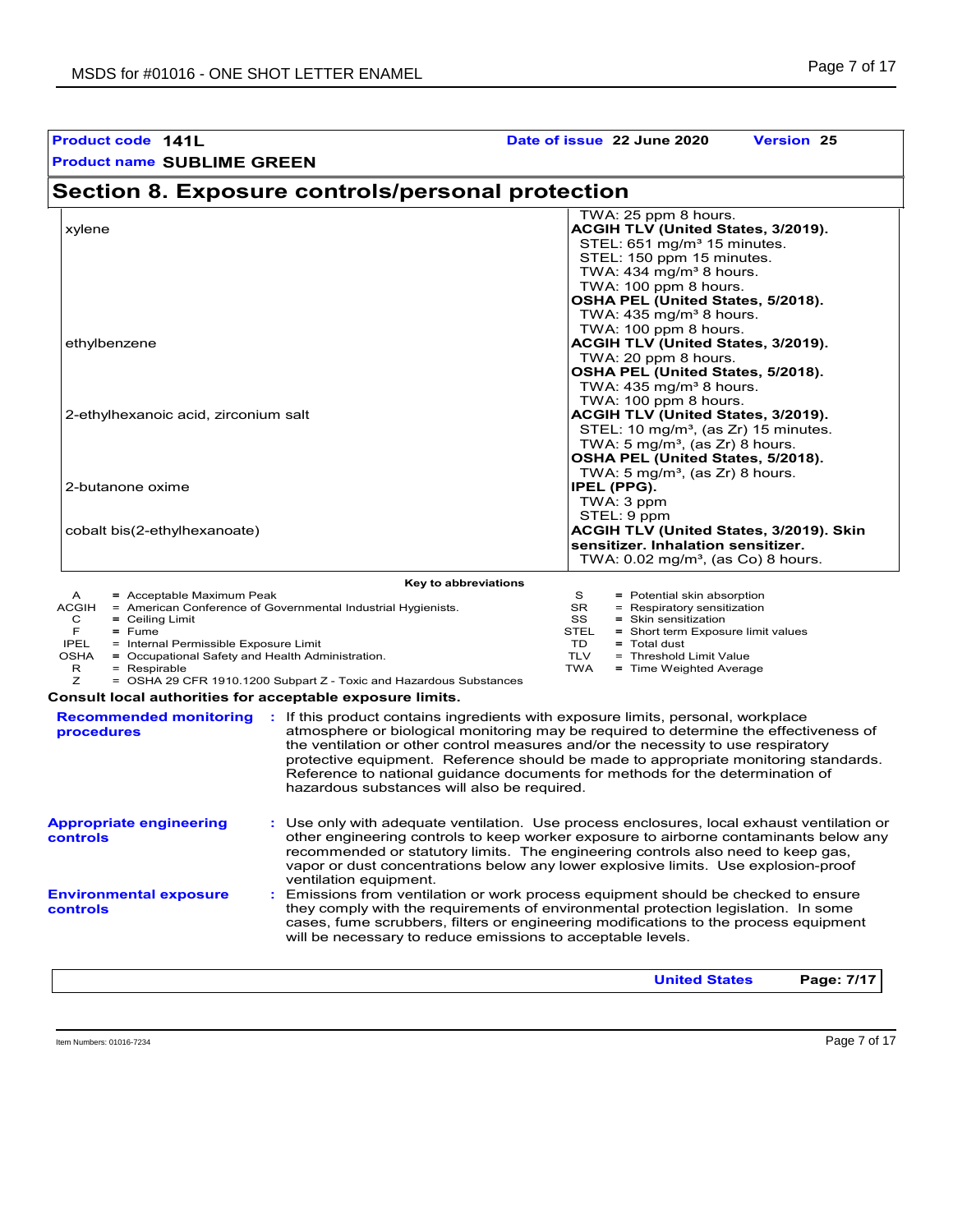### **Product code 141L Date of issue 22 June 2020 Version 25**

### **Section 8. Exposure controls/personal protection**

| <b>Individual protection measures</b> |    |                                                                                                                                                                                                                                                                                                                                                                                                                                                                                                                                                                                                                      |
|---------------------------------------|----|----------------------------------------------------------------------------------------------------------------------------------------------------------------------------------------------------------------------------------------------------------------------------------------------------------------------------------------------------------------------------------------------------------------------------------------------------------------------------------------------------------------------------------------------------------------------------------------------------------------------|
| <b>Hygiene measures</b>               |    | Wash hands, forearms and face thoroughly after handling chemical products, before<br>eating, smoking and using the lavatory and at the end of the working period.<br>Appropriate techniques should be used to remove potentially contaminated clothing.<br>Contaminated work clothing should not be allowed out of the workplace. Wash<br>contaminated clothing before reusing. Ensure that eyewash stations and safety<br>showers are close to the workstation location.                                                                                                                                            |
| <b>Eye/face protection</b>            |    | : Chemical splash goggles.                                                                                                                                                                                                                                                                                                                                                                                                                                                                                                                                                                                           |
| <b>Skin protection</b>                |    |                                                                                                                                                                                                                                                                                                                                                                                                                                                                                                                                                                                                                      |
| <b>Hand protection</b>                |    | Chemical-resistant, impervious gloves complying with an approved standard should be<br>worn at all times when handling chemical products if a risk assessment indicates this is<br>necessary. Considering the parameters specified by the glove manufacturer, check<br>during use that the gloves are still retaining their protective properties. It should be<br>noted that the time to breakthrough for any glove material may be different for different<br>glove manufacturers. In the case of mixtures, consisting of several substances, the<br>protection time of the gloves cannot be accurately estimated. |
| <b>Gloves</b>                         | ÷. | butyl rubber                                                                                                                                                                                                                                                                                                                                                                                                                                                                                                                                                                                                         |
| <b>Body protection</b>                |    | : Personal protective equipment for the body should be selected based on the task being<br>performed and the risks involved and should be approved by a specialist before<br>handling this product. When there is a risk of ignition from static electricity, wear anti-<br>static protective clothing. For the greatest protection from static discharges, clothing<br>should include anti-static overalls, boots and gloves.                                                                                                                                                                                       |
| <b>Other skin protection</b>          |    | : Appropriate footwear and any additional skin protection measures should be selected<br>based on the task being performed and the risks involved and should be approved by a<br>specialist before handling this product.                                                                                                                                                                                                                                                                                                                                                                                            |
| <b>Respiratory protection</b>         |    | Respirator selection must be based on known or anticipated exposure levels, the<br>hazards of the product and the safe working limits of the selected respirator. If workers<br>are exposed to concentrations above the exposure limit, they must use appropriate,<br>certified respirators. Use a properly fitted, air-purifying or air-fed respirator complying<br>with an approved standard if a risk assessment indicates this is necessary.                                                                                                                                                                     |

### **Section 9. Physical and chemical properties**

|                                                 |                                                   | <b>United States</b> | Page: 8/17 |
|-------------------------------------------------|---------------------------------------------------|----------------------|------------|
| <b>Evaporation rate</b>                         | : Not available.                                  |                      |            |
| Lower and upper explosive<br>(flammable) limits | $:$ Not available.                                |                      |            |
| <b>Flammability (solid, gas)</b>                | : Not available.                                  |                      |            |
| <b>Decomposition temperature</b>                | : Not available.                                  |                      |            |
| <b>Auto-ignition temperature</b>                | $:$ Not available.                                |                      |            |
| <b>Flash point</b>                              | : Closed cup: $38^{\circ}$ C (100.4 $^{\circ}$ F) |                      |            |
| <b>Boiling point</b>                            | : $>37.78^{\circ}$ C ( $>100^{\circ}$ F)          |                      |            |
| <b>Melting point</b>                            | : Not available.                                  |                      |            |
| рH                                              | : Not available.                                  |                      |            |
| <b>Odor threshold</b>                           | $:$ Not available.                                |                      |            |
| Odor                                            | : Not available.                                  |                      |            |
| <b>Color</b>                                    | $:$ Green.                                        |                      |            |
| <b>Physical state</b>                           | $:$ Liquid.                                       |                      |            |
| <b>Appearance</b>                               |                                                   |                      |            |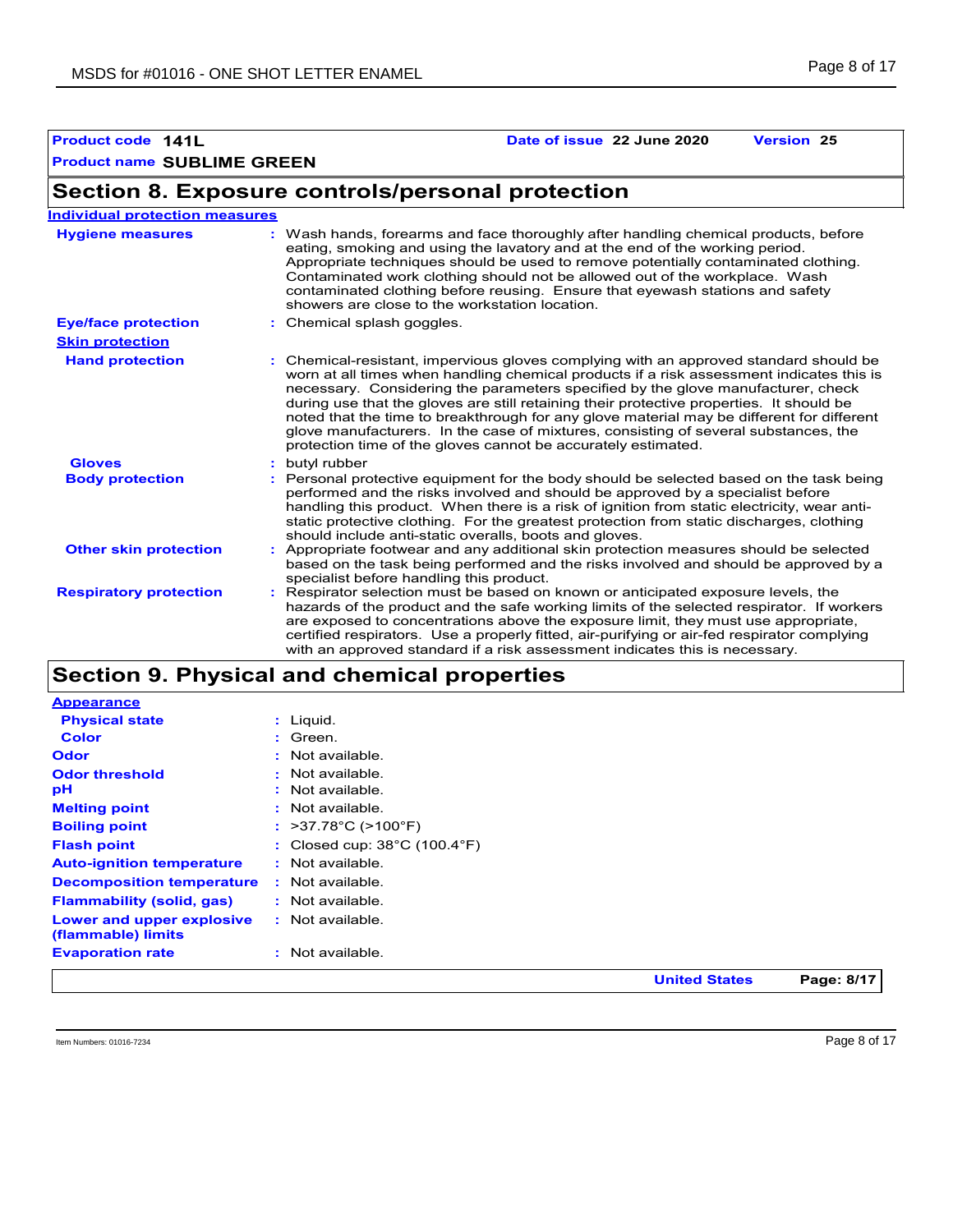### **Product code 141L Date of issue 22 June 2020 Version 25**

### **Section 9. Physical and chemical properties**

| <b>Vapor pressure</b>                             | $:$ Not available.                                             |
|---------------------------------------------------|----------------------------------------------------------------|
| <b>Vapor density</b>                              | : Not available.                                               |
| <b>Relative density</b>                           | $\mathbf{1}$ 1.06                                              |
| Density (Ibs / gal)                               | $\cdot$ 8.85                                                   |
| <b>Solubility</b>                                 | : Partially soluble in the following materials: cold water.    |
| <b>Partition coefficient: n-</b><br>octanol/water | : Not available.                                               |
| <b>Viscosity</b>                                  | : Kinematic (40°C (104°F)): >0.21 cm <sup>2</sup> /s (>21 cSt) |
| <b>Volatility</b>                                 | : $49\%$ (v/v), 36.391% (w/w)                                  |
| % Solid. (w/w)                                    | $\frac{63.609}{ }$                                             |

### **Section 10. Stability and reactivity**

| <b>Reactivity</b>                            | : No specific test data related to reactivity available for this product or its ingredients.                                                  |
|----------------------------------------------|-----------------------------------------------------------------------------------------------------------------------------------------------|
| <b>Chemical stability</b>                    | : The product is stable.                                                                                                                      |
| <b>Possibility of hazardous</b><br>reactions | : Under normal conditions of storage and use, hazardous reactions will not occur.                                                             |
| <b>Conditions to avoid</b>                   | : When exposed to high temperatures may produce hazardous decomposition products.<br>Refer to protective measures listed in sections 7 and 8. |
| <b>Incompatible materials</b>                | Keep away from the following materials to prevent strong exothermic reactions:<br>oxidizing agents, strong alkalis, strong acids.             |
| <b>Hazardous decomposition</b><br>products   | Decomposition products may include the following materials: carbon monoxide, carbon<br>dioxide, smoke, oxides of nitrogen.                    |

### **Section 11. Toxicological information**

#### **Information on toxicological effects**

**Acute toxicity**

| <b>Product/ingredient name</b> | <b>Result</b>                          | <b>Species</b> | <b>Dose</b>             | <b>Exposure</b> |
|--------------------------------|----------------------------------------|----------------|-------------------------|-----------------|
| Stoddard solvent               | LD50 Oral                              | Rat            | $>5$ g/kg               |                 |
| titanium dioxide               | <b>LC50 Inhalation Dusts and mists</b> | Rat            | >6.82 mg/l              | 4 hours         |
|                                | LD50 Dermal                            | Rabbit         | >5000 mg/kg             |                 |
|                                | LD50 Oral                              | Rat            | >5000 mg/kg             |                 |
| Naphtha (petroleum),           | LD50 Dermal                            | Rabbit         | >5000 mg/kg             |                 |
| hydrotreated heavy             |                                        |                |                         |                 |
|                                | LD50 Oral                              | Rat            | $>6$ g/kg               |                 |
| Solvent naphtha (petroleum),   | LD50 Dermal                            | Rabbit         | 3.48 g/kg               |                 |
| light aromatic                 |                                        |                |                         |                 |
|                                | LD50 Oral                              | Rat            | 8400 mg/kg              |                 |
| 1,2,4-trimethylbenzene         | <b>LC50 Inhalation Vapor</b>           | Rat            | 18000 mg/m <sup>3</sup> | 4 hours         |
|                                | LD50 Oral                              | Rat            | $5$ g/kg                |                 |
| xylene                         | LD50 Dermal                            | Rabbit         | $1.7$ g/kg              |                 |
|                                |                                        |                | <b>United States</b>    | Page: 9/17      |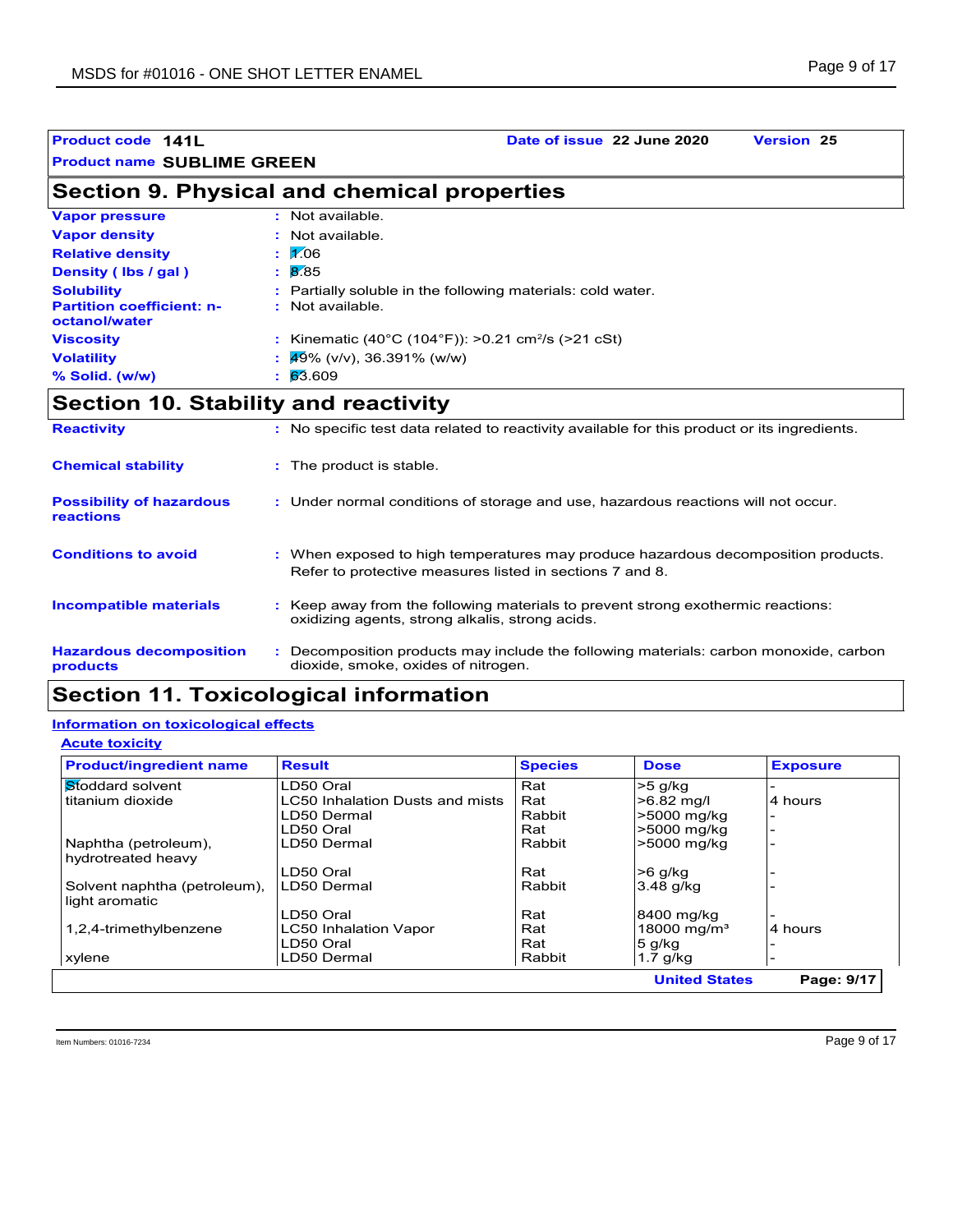| <b>Product code 141L</b>                                                                                                                                                                                                                                                                                                                                                                                                                                              |                                                    |                                                                                                                                                                                                                                                                                                                                                                                                                                    |                | Date of issue 22 June 2020  |              |                                                    |                                                  | <b>Version 25</b>  |
|-----------------------------------------------------------------------------------------------------------------------------------------------------------------------------------------------------------------------------------------------------------------------------------------------------------------------------------------------------------------------------------------------------------------------------------------------------------------------|----------------------------------------------------|------------------------------------------------------------------------------------------------------------------------------------------------------------------------------------------------------------------------------------------------------------------------------------------------------------------------------------------------------------------------------------------------------------------------------------|----------------|-----------------------------|--------------|----------------------------------------------------|--------------------------------------------------|--------------------|
| <b>Product name SUBLIME GREEN</b>                                                                                                                                                                                                                                                                                                                                                                                                                                     |                                                    |                                                                                                                                                                                                                                                                                                                                                                                                                                    |                |                             |              |                                                    |                                                  |                    |
| <b>Section 11. Toxicological information</b>                                                                                                                                                                                                                                                                                                                                                                                                                          |                                                    |                                                                                                                                                                                                                                                                                                                                                                                                                                    |                |                             |              |                                                    |                                                  |                    |
| ethylbenzene                                                                                                                                                                                                                                                                                                                                                                                                                                                          | LD50 Oral<br>LD50 Dermal<br>LD50 Oral              | <b>LC50 Inhalation Vapor</b>                                                                                                                                                                                                                                                                                                                                                                                                       |                | Rat<br>Rat<br>Rabbit<br>Rat |              | 4.3 g/kg<br>$17.8$ mg/l<br>17.8 g/kg<br>$3.5$ g/kg |                                                  | 4 hours            |
| 2-ethylhexanoic acid,<br>zirconium salt                                                                                                                                                                                                                                                                                                                                                                                                                               | LD50 Dermal                                        |                                                                                                                                                                                                                                                                                                                                                                                                                                    |                | Rabbit                      |              | $>5$ g/kg                                          |                                                  |                    |
| 2-butanone oxime<br>cobalt bis(2-ethylhexanoate)                                                                                                                                                                                                                                                                                                                                                                                                                      | LD50 Oral<br>LD50 Oral<br>LD50 Dermal<br>LD50 Oral |                                                                                                                                                                                                                                                                                                                                                                                                                                    |                | Rat<br>Rat<br>Rabbit<br>Rat |              | $>5$ g/kg<br>930 mg/kg<br>>5 g/kg                  | 3129 mg/kg                                       |                    |
| <b>Conclusion/Summary</b><br><b>Irritation/Corrosion</b>                                                                                                                                                                                                                                                                                                                                                                                                              |                                                    | : There are no data available on the mixture itself.                                                                                                                                                                                                                                                                                                                                                                               |                |                             |              |                                                    |                                                  |                    |
| <b>Product/ingredient name</b>                                                                                                                                                                                                                                                                                                                                                                                                                                        | <b>Result</b>                                      |                                                                                                                                                                                                                                                                                                                                                                                                                                    | <b>Species</b> |                             | <b>Score</b> |                                                    | <b>Exposure</b>                                  | <b>Observation</b> |
| <b>x</b> ylene                                                                                                                                                                                                                                                                                                                                                                                                                                                        |                                                    | Skin - Moderate irritant                                                                                                                                                                                                                                                                                                                                                                                                           | Rabbit         |                             |              |                                                    | 24 hours 500<br>mg                               | $\overline{a}$     |
| <b>Conclusion/Summary</b><br><b>Skin</b><br><b>Eyes</b><br><b>Respiratory</b><br><b>Sensitization</b><br><b>Conclusion/Summary</b><br><b>Skin</b><br><b>Respiratory</b><br><b>Mutagenicity</b><br><b>Conclusion/Summary</b><br><b>Carcinogenicity</b><br><b>Conclusion/Summary</b><br><b>Classification</b><br><b>Product/ingredient name</b><br>titanium dioxide<br>xylene<br>ethylbenzene<br>cobalt bis(2-ethylhexanoate)<br><b>Carcinogen Classification code:</b> | <b>OSHA</b>                                        | There are no data available on the mixture itself.<br>There are no data available on the mixture itself.<br>: There are no data available on the mixture itself.<br>There are no data available on the mixture itself.<br>There are no data available on the mixture itself.<br>: There are no data available on the mixture itself.<br>: There are no data available on the mixture itself.<br><b>IARC</b><br>2B<br>3<br>2Β<br>2Β | <b>NTP</b>     |                             |              |                                                    | Reasonably anticipated to be a human carcinogen. |                    |
| IARC: 1, 2A, 2B, 3, 4<br>NTP: Known to be a human carcinogen; Reasonably anticipated to be a human carcinogen<br>OSHA: +<br>Not listed/not regulated: -<br><b>Reproductive toxicity</b><br><b>Conclusion/Summary</b><br><b>Teratogenicity</b><br><b>Conclusion/Summary</b>                                                                                                                                                                                            |                                                    | : There are no data available on the mixture itself.<br>: There are no data available on the mixture itself.                                                                                                                                                                                                                                                                                                                       |                |                             |              |                                                    |                                                  |                    |
| Specific target organ toxicity (single exposure)                                                                                                                                                                                                                                                                                                                                                                                                                      |                                                    |                                                                                                                                                                                                                                                                                                                                                                                                                                    |                |                             |              |                                                    |                                                  |                    |
|                                                                                                                                                                                                                                                                                                                                                                                                                                                                       |                                                    |                                                                                                                                                                                                                                                                                                                                                                                                                                    |                |                             |              |                                                    | <b>United States</b>                             | Page: 10/17        |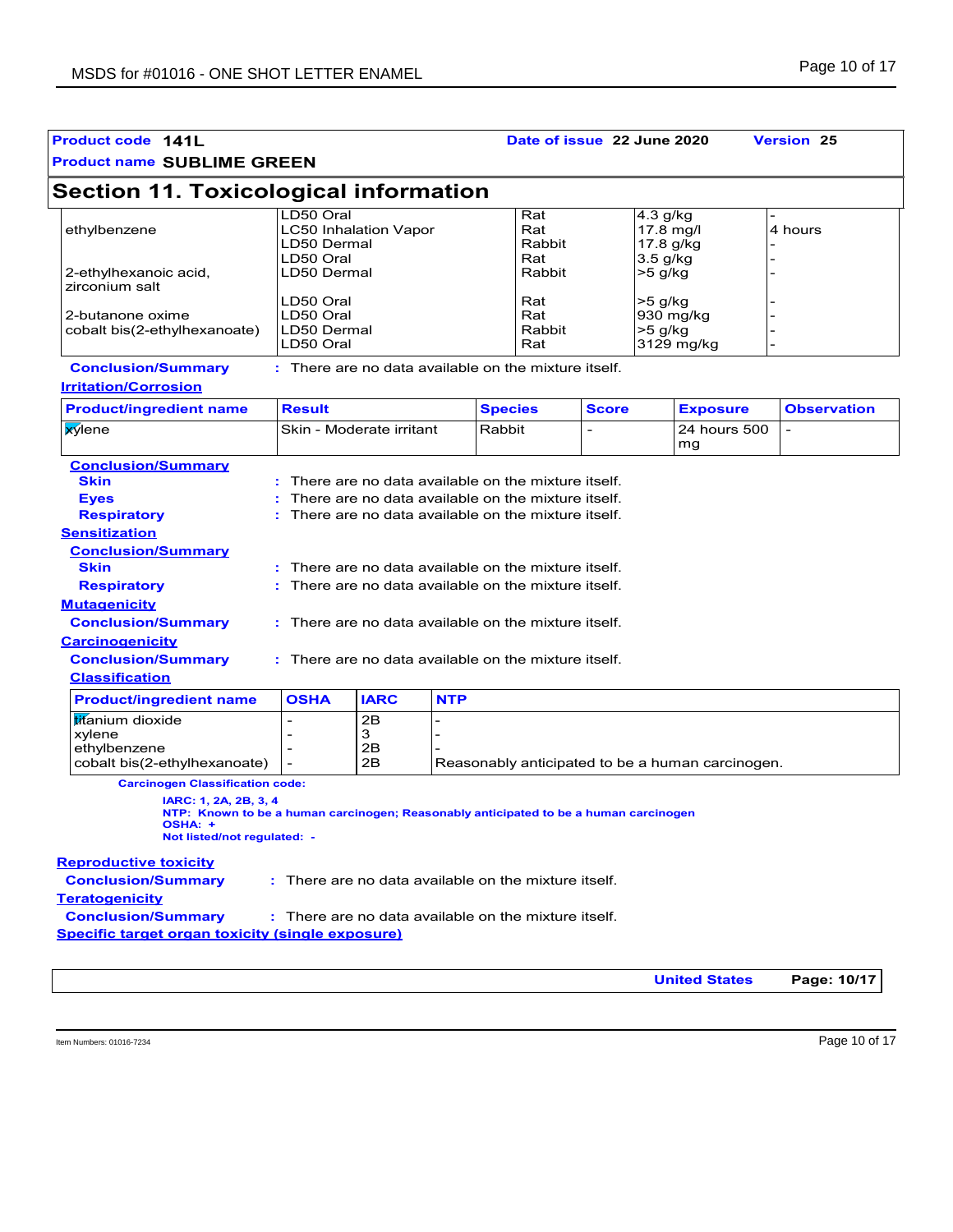| <b>Product code 141L</b><br><b>Product name SUBLIME GREEN</b> |                          | Date of issue 22 June 2020  | <b>Version 25</b>                                   |
|---------------------------------------------------------------|--------------------------|-----------------------------|-----------------------------------------------------|
| <b>Section 11. Toxicological information</b>                  |                          |                             |                                                     |
| <b>Name</b>                                                   | <b>Category</b>          | <b>Route of</b><br>exposure | <b>Target organs</b>                                |
| Naphtha (petroleum), hydrotreated heavy                       | Category 3               |                             | Respiratory tract<br>irritation                     |
| Solvent naphtha (petroleum), light aromatic                   | Category 3               |                             | Respiratory tract<br>irritation                     |
| 1,2,4-trimethylbenzene                                        | Category 3<br>Category 3 |                             | Narcotic effects<br>Respiratory tract<br>irritation |
| xylene                                                        | Category 3               |                             | Respiratory tract<br>irritation                     |
| Specific target organ toxicity (repeated exposure)            |                          |                             |                                                     |
| <b>Name</b>                                                   | <b>Category</b>          | <b>Route of</b><br>exposure | <b>Target organs</b>                                |
| Stoddard solvent                                              | Category 1               |                             | central nervous<br>system (CNS)                     |

ethylbenzene **Category 2** - hearing organs

**Target organs :** Contains material which causes damage to the following organs: brain, central nervous system (CNS).

Contains material which may cause damage to the following organs: blood, kidneys, lungs, the nervous system, liver, upper respiratory tract, skin, eye, lens or cornea, testes.

#### **Aspiration hazard**

| <b>ASPIRATION HAZARD - Category 1</b><br>Stoddard solvent<br><b>ASPIRATION HAZARD - Category 1</b><br>Naphtha (petroleum), hydrotreated heavy<br>Distillates (petroleum), hydrotreated light<br><b>ASPIRATION HAZARD - Category 1</b><br>Solvent naphtha (petroleum), light aromatic<br><b>ASPIRATION HAZARD - Category 1</b><br><b>ASPIRATION HAZARD - Category 1</b><br>xylene<br><b>ASPIRATION HAZARD - Category 1</b><br>ethylbenzene | <b>Name</b> | <b>Result</b> |
|-------------------------------------------------------------------------------------------------------------------------------------------------------------------------------------------------------------------------------------------------------------------------------------------------------------------------------------------------------------------------------------------------------------------------------------------|-------------|---------------|
|                                                                                                                                                                                                                                                                                                                                                                                                                                           |             |               |

#### **Information on the likely routes of exposure**

| <b>Potential acute health effects</b>   |                                                                                                                             |
|-----------------------------------------|-----------------------------------------------------------------------------------------------------------------------------|
| <b>Eye contact</b><br><b>Inhalation</b> | : Causes serious eye irritation.<br>: No known significant effects or critical hazards.                                     |
| <b>Skin contact</b>                     | : Defatting to the skin. May cause skin dryness and irritation. May cause an allergic skin<br>reaction.                     |
| <b>Ingestion</b>                        | : No known significant effects or critical hazards.                                                                         |
| <b>Over-exposure signs/symptoms</b>     |                                                                                                                             |
| <b>Eye contact</b>                      | : Adverse symptoms may include the following:<br>pain or irritation<br>watering<br>redness                                  |
| <b>Inhalation</b>                       | : Adverse symptoms may include the following:<br>reduced fetal weight<br>increase in fetal deaths<br>skeletal malformations |
|                                         | Page: 11/17<br><b>United States</b>                                                                                         |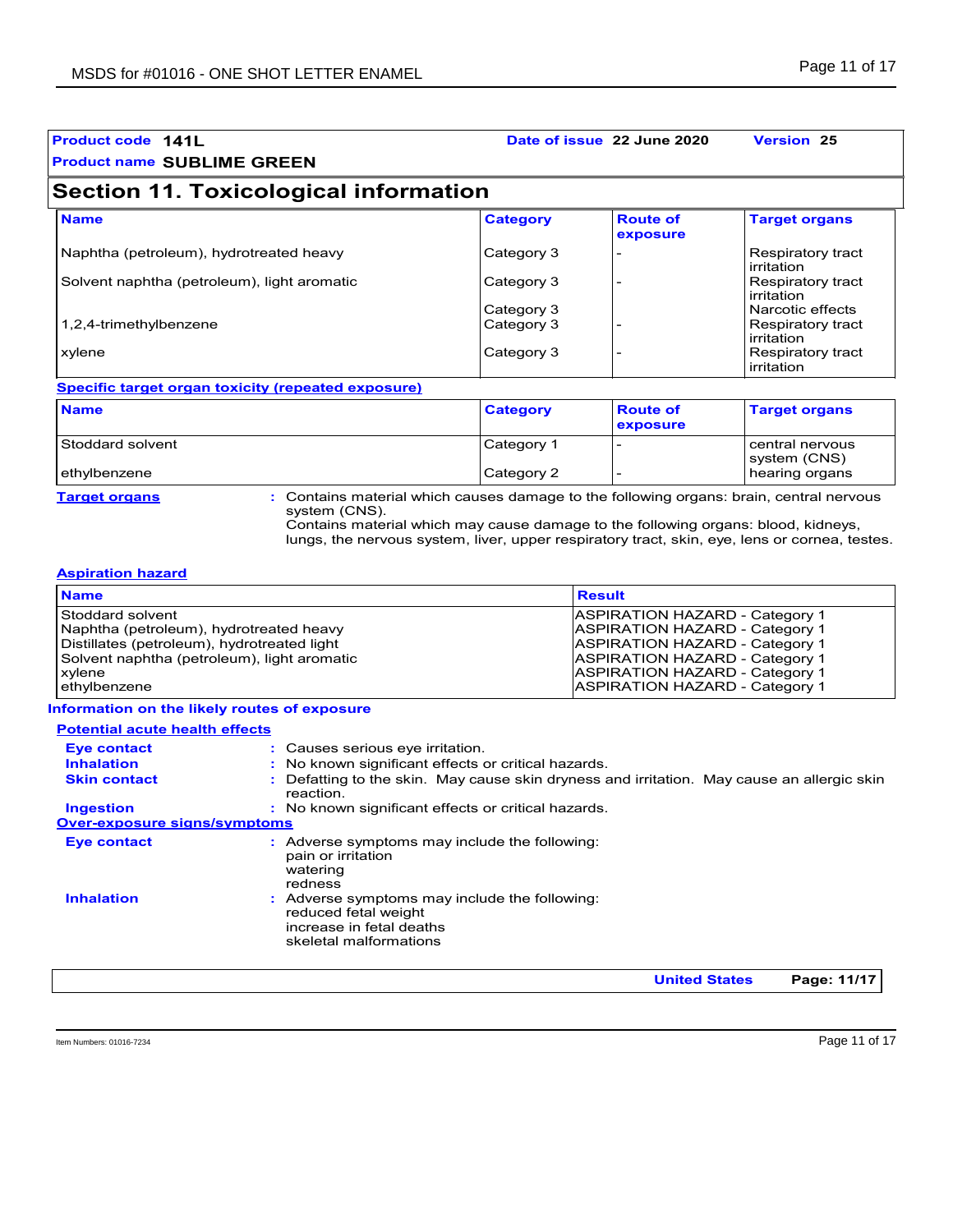**Product code 141L Date of issue 22 June 2020 Version 25**

#### **Section 11. Toxicological information Conclusion/Summary : General : Carcinogenicity : Mutagenicity : Teratogenicity : Potential chronic health effects Delayed and immediate effects and also chronic effects from short and long term exposure Potential immediate effects :** There are no data available on the mixture itself. **Short term exposure Potential delayed effects : Potential immediate effects :** There are no data available on the mixture itself. **Long term exposure Potential delayed effects : Skin contact Ingestion Adverse symptoms may include the following:** reduced fetal weight increase in fetal deaths skeletal malformations Adverse symptoms may include the following: **:** irritation redness dryness cracking reduced fetal weight increase in fetal deaths skeletal malformations May cause cancer. Risk of cancer depends on duration and level of exposure. There are no data available on the mixture itself. This product contains TiO2 which has been classified as a GHS Carcinogen Category 2 based on its IARC 2B classification. For many PPG products, TiO2 is utilized as a raw material in a liquid coating formulation. In this case, the TiO2 particles are bound in a matrix with no meaningful potential for human exposure to unbound particles of TiO2 when the product is applied with a brush or roller. Sanding the coating surface or mist from spray applications may be harmful depending on the duration and level of exposure and require the use of appropriate personal protective equipment and/or engineering controls (see Section 8). Exposure to component solvent vapor concentrations in excess of the stated occupational exposure limit may result in adverse health effects such as mucous membrane and respiratory system irritation and adverse effects on the kidneys, liver and central nervous system. Symptoms and signs include headache, dizziness, fatigue, muscular weakness, drowsiness and, in extreme cases, loss of consciousness. Solvents may cause some of the above effects by absorption through the skin. There is some evidence that repeated exposure to organic solvent vapors in combination with constant loud noise can cause greater hearing loss than expected from exposure to noise alone. If splashed in the eyes, the liquid may cause irritation and reversible damage. Ingestion may cause nausea, diarrhea and vomiting. This takes into account, where known, delayed and immediate effects and also chronic effects of components from short-term and long-term exposure by oral, inhalation and dermal routes of exposure and eye contact. Causes damage to organs through prolonged or repeated exposure. Prolonged or repeated contact can defat the skin and lead to irritation, cracking and/or dermatitis. Once sensitized, a severe allergic reaction may occur when subsequently exposed to very low levels. Suspected of damaging the unborn child. : No known significant effects or critical hazards. : There are no data available on the mixture itself. There are no data available on the mixture itself. **United States Page: 12/17**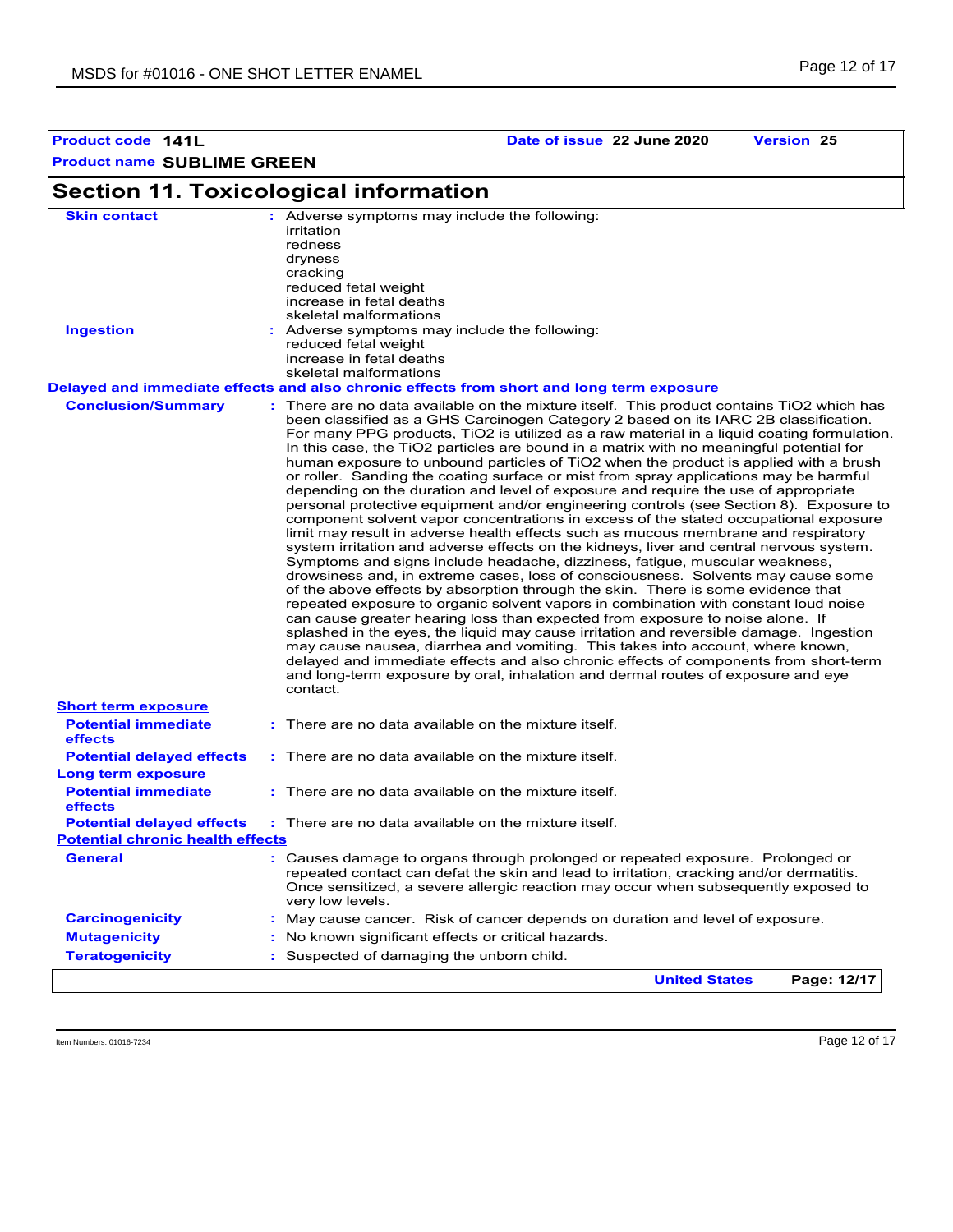### **Product code 141L Date of issue 22 June 2020 Version 25**

**Product name SUBLIME GREEN**

### **Section 11. Toxicological information**

**Developmental effects : Fertility effects :**

: No known significant effects or critical hazards. : May damage fertility.

**Numerical measures of toxicity Acute toxicity estimates**

| <b>Product/ingredient name</b>              | Oral (mg/<br>kg) | <b>Dermal</b><br>(mg/kg) | <b>Inhalation</b><br>(gases)<br>(ppm) | <b>Inhalation</b><br>(vapors)<br>(mg/l) | <b>Inhalation</b><br>(dusts and<br>mists) (mg/ |
|---------------------------------------------|------------------|--------------------------|---------------------------------------|-----------------------------------------|------------------------------------------------|
| <b>SUBLIME GREEN</b>                        | 97653.2          | 18413.3                  | N/A                                   | 86                                      | 9.4                                            |
| Solvent naphtha (petroleum), light aromatic | 8400             | 3480                     | N/A                                   | N/A                                     | N/A                                            |
| 1,2,4-trimethylbenzene                      | 5000             | N/A                      | N/A                                   | 18                                      | 1.5                                            |
| xylene                                      | 4300             | 1700                     | N/A                                   | 11                                      | 1.5                                            |
| ethylbenzene                                | 3500             | 17800                    | N/A                                   | 17.8                                    | 1.5                                            |
| 2-butanone oxime                            | 930              | 1100                     | N/A                                   | N/A                                     | N/A                                            |
| cobalt bis(2-ethylhexanoate)                | 3129             | N/A                      | N/A                                   | N/A                                     | N/A                                            |

### **Section 12. Ecological information**

| <b>Toxicity</b>                                                                    |                                                                |                                 |                          |  |
|------------------------------------------------------------------------------------|----------------------------------------------------------------|---------------------------------|--------------------------|--|
| <b>Product/ingredient name</b>                                                     | <b>Result</b>                                                  | <b>Species</b>                  | <b>Exposure</b>          |  |
| I <mark>tit</mark> anium dioxide<br>Solvent naphtha (petroleum),<br>light aromatic | Acute LC50 >100 mg/l Fresh water<br>Acute LC50 8.2 mg/l        | Daphnia - Daphnia magna<br>Fish | l 48 hours<br>l 96 hours |  |
| ethylbenzene<br>2-ethylhexanoic acid,<br>zirconium salt                            | Acute LC50 150 to 200 mg/l Fresh water<br>Acute LC50 >100 mg/l | Fish<br>Fish                    | l 96 hours<br>l 96 hours |  |

#### **Persistence and degradability**

| <b>Product/ingredient name</b>                                     | <b>Aquatic half-life</b> | <b>Photolysis</b> | <b>Biodegradability</b> |
|--------------------------------------------------------------------|--------------------------|-------------------|-------------------------|
| $\boxed{\mathbf{D}}$ istillates (petroleum),<br>hydrotreated light |                          |                   | Readily                 |
| xylene<br>ethylbenzene                                             |                          |                   | Readily<br>Readily      |

#### **Bioaccumulative potential**

| <b>Product/ingredient name</b> | $LogP_{ow}$  | <b>BCF</b>  | <b>Potential</b> |
|--------------------------------|--------------|-------------|------------------|
| Stoddard solvent               | 3.16 to 7.06 |             | high             |
| Distillates (petroleum),       |              | 159         | low              |
| hydrotreated light             |              |             |                  |
| 1,2,4-trimethylbenzene         | 3.63         | 120.23      | low              |
| xylene                         | 3.16         | 7.4 to 18.5 | low              |
| ethylbenzene                   | 3.15         | 79.43       | low              |
| l 2-butanone oxime             | 0.63         | 5.01        | low              |

| <b>United States</b> | Page: 13/17 <sup> </sup> |
|----------------------|--------------------------|
|                      |                          |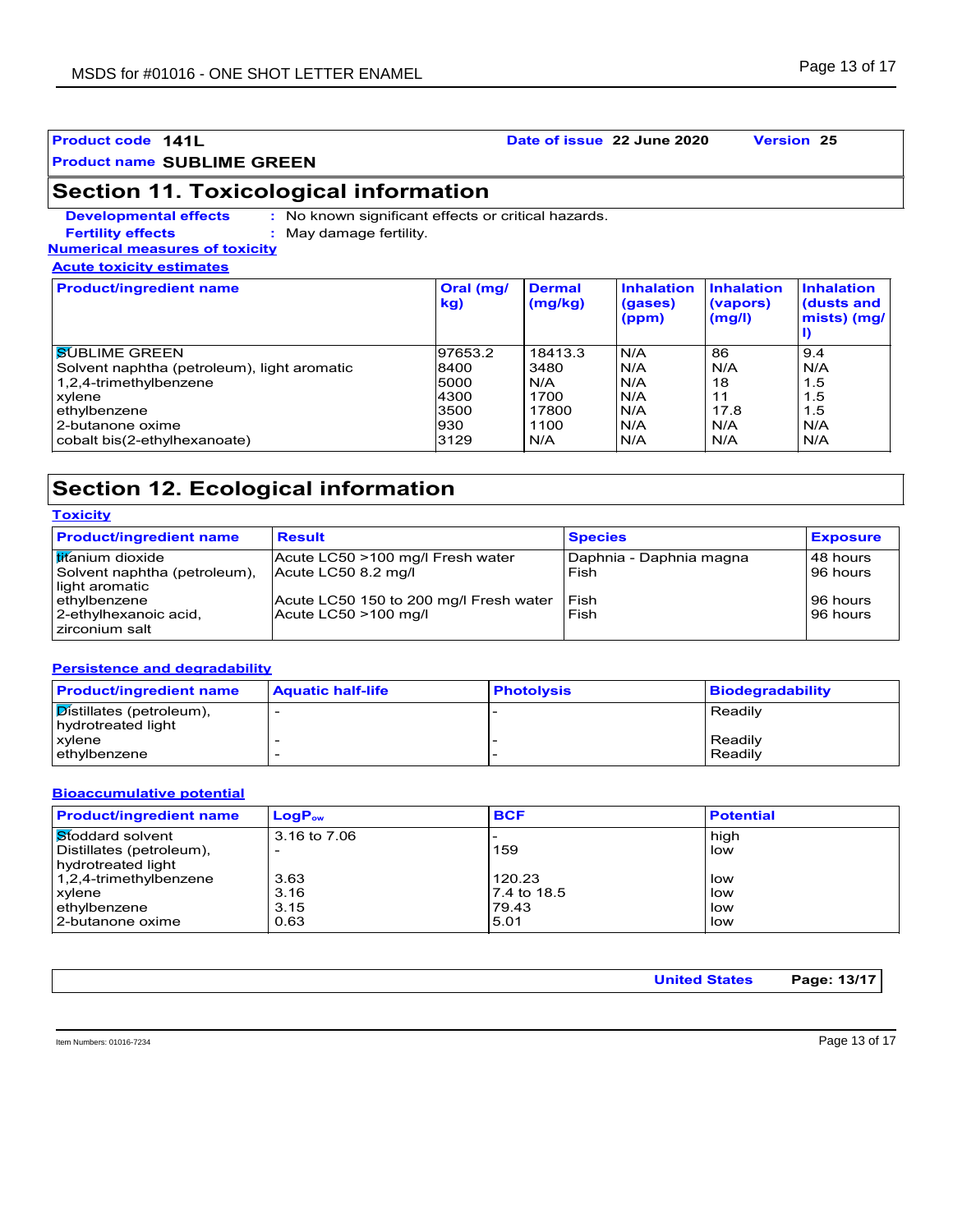### **Section 12. Ecological information**

**Soil/water partition coefficient (KOC) Mobility in soil**

**:** Not available.

## **Section 13. Disposal considerations**

| <b>Disposal methods</b> | : The generation of waste should be avoided or minimized wherever possible. Disposal<br>of this product, solutions and any by-products should at all times comply with the<br>requirements of environmental protection and waste disposal legislation and any<br>regional local authority requirements. Dispose of surplus and non-recyclable products<br>via a licensed waste disposal contractor. Waste should not be disposed of untreated to<br>the sewer unless fully compliant with the requirements of all authorities with jurisdiction.<br>Waste packaging should be recycled. Incineration or landfill should only be considered<br>when recycling is not feasible. This material and its container must be disposed of in a<br>safe way. Care should be taken when handling emptied containers that have not been<br>cleaned or rinsed out. Empty containers or liners may retain some product residues.<br>Vapor from product residues may create a highly flammable or explosive atmosphere<br>inside the container. Do not cut, weld or grind used containers unless they have been<br>cleaned thoroughly internally. Avoid dispersal of spilled material and runoff and contact |
|-------------------------|------------------------------------------------------------------------------------------------------------------------------------------------------------------------------------------------------------------------------------------------------------------------------------------------------------------------------------------------------------------------------------------------------------------------------------------------------------------------------------------------------------------------------------------------------------------------------------------------------------------------------------------------------------------------------------------------------------------------------------------------------------------------------------------------------------------------------------------------------------------------------------------------------------------------------------------------------------------------------------------------------------------------------------------------------------------------------------------------------------------------------------------------------------------------------------------------|
|                         | with soil, waterways, drains and sewers.                                                                                                                                                                                                                                                                                                                                                                                                                                                                                                                                                                                                                                                                                                                                                                                                                                                                                                                                                                                                                                                                                                                                                       |
|                         |                                                                                                                                                                                                                                                                                                                                                                                                                                                                                                                                                                                                                                                                                                                                                                                                                                                                                                                                                                                                                                                                                                                                                                                                |

**Disposal should be in accordance with applicable regional, national and local laws and regulations. Refer to Section 7: HANDLING AND STORAGE and Section 8: EXPOSURE CONTROLS/PERSONAL PROTECTION for additional handling information and protection of employees. Section 6. Accidental release measures**

| 14. Transport information                            |                 |                 |                 |  |
|------------------------------------------------------|-----------------|-----------------|-----------------|--|
|                                                      | <b>DOT</b>      | <b>IMDG</b>     | <b>IATA</b>     |  |
| <b>UN</b> number                                     | <b>UN1263</b>   | <b>UN1263</b>   | <b>UN1263</b>   |  |
| <b>UN proper shipping</b><br>name                    | <b>PAINT</b>    | <b>PAINT</b>    | <b>PAINT</b>    |  |
| <b>Transport hazard class 3</b><br>(e <sub>s</sub> ) |                 | 3               | 3               |  |
| <b>Packing group</b>                                 | Ш               | $\mathbf{H}$    | lш              |  |
| <b>Environmental hazards No.</b>                     |                 | No.             | INo.            |  |
| <b>Marine pollutant</b><br><b>substances</b>         | Not applicable. | Not applicable. | Not applicable. |  |
| <b>Product RQ (lbs)</b>                              | 7611.9          | Not applicable. | Not applicable. |  |
| <b>RQ substances</b>                                 | (xylene)        | Not applicable. | Not applicable. |  |

#### **Additional information** This product may be re-classified as "Combustible Liquid," unless transported by vessel or aircraft. **:** Non-bulk packages (less than or equal to 119 gal) of combustible liquids are not regulated as **DOT**

- **IMDG**
- hazardous materials in package sizes less than the product reportable quantity. None identified. **:**
- 
- **IATA :** None identified.

**United States Page: 14/17**

Item Numbers: 01016-7234 Page 14 of 17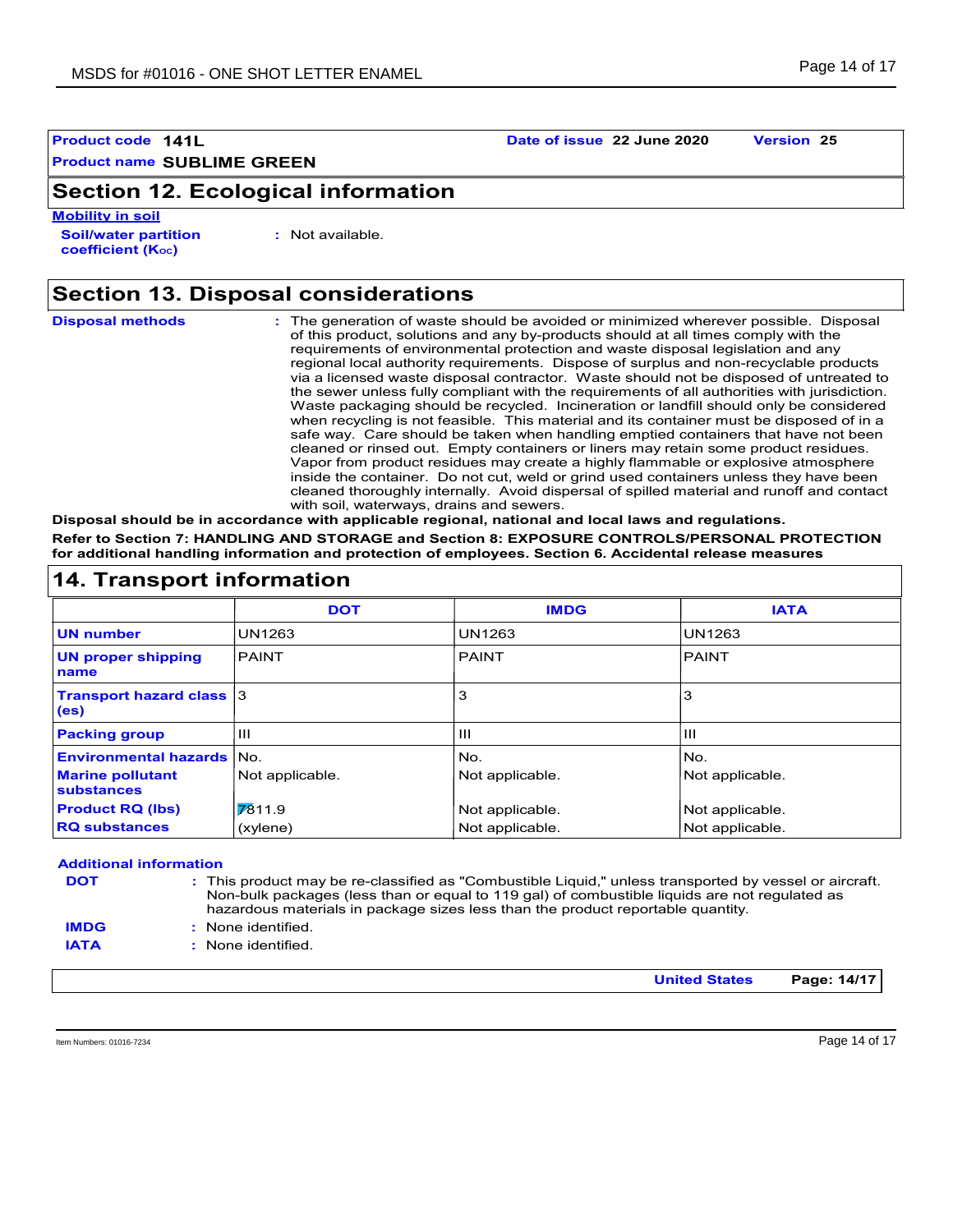**Product code 141L Date of issue 22 June 2020 Version 25**

### **14. Transport information**

**Special precautions for user Transport within user's premises:** always transport in closed containers that are **:** upright and secure. Ensure that persons transporting the product know what to do in the event of an accident or spillage.

**Transport in bulk according :** Not applicable. **to IMO instruments**

### **Section 15. Regulatory information**

#### **United States**

**United States inventory (TSCA 8b) :** At least one component is inactive.

**SARA 302/304**

**SARA 304 RQ :** Not applicable.

**Composition/information on ingredients**

No products were found.

#### **SARA 311/312**

| <b>Classification</b> | : FLAMMABLE LIQUIDS - Category 3                                |
|-----------------------|-----------------------------------------------------------------|
|                       | EYE IRRITATION - Category 2A                                    |
|                       | <b>SKIN SENSITIZATION - Category 1</b>                          |
|                       | CARCINOGENICITY - Category 1B                                   |
|                       | <b>TOXIC TO REPRODUCTION - Category 1B</b>                      |
|                       | SPECIFIC TARGET ORGAN TOXICITY (REPEATED EXPOSURE) - Category 1 |
|                       | HNOC - Defatting irritant                                       |

#### **Composition/information on ingredients**

| <b>Name</b>                                    | $\frac{9}{6}$ | <b>Classification</b>                                                                                                                                                                                      |
|------------------------------------------------|---------------|------------------------------------------------------------------------------------------------------------------------------------------------------------------------------------------------------------|
| Stoddard solvent                               | $≥10 - ≤20$   | FLAMMABLE LIQUIDS - Category 3<br>EYE IRRITATION - Category 2A<br>SPECIFIC TARGET ORGAN TOXICITY (REPEATED<br>EXPOSURE) - Category 1<br><b>ASPIRATION HAZARD - Category 1</b><br>HNOC - Defatting irritant |
| titanium dioxide                               | ≥10 - ≤20     | <b>CARCINOGENICITY - Category 2</b>                                                                                                                                                                        |
| Naphtha (petroleum),                           | $≥5.0 - ≤10$  | FLAMMABLE LIQUIDS - Category 4                                                                                                                                                                             |
| hydrotreated heavy                             |               | EYE IRRITATION - Category 2A                                                                                                                                                                               |
|                                                |               | SPECIFIC TARGET ORGAN TOXICITY (SINGLE EXPOSURE)                                                                                                                                                           |
|                                                |               | (Respiratory tract irritation) - Category 3<br><b>ASPIRATION HAZARD - Category 1</b>                                                                                                                       |
|                                                |               | HNOC - Defatting irritant                                                                                                                                                                                  |
| Distillates (petroleum),<br>hydrotreated light | $≥1.0 - ≤5.0$ | <b>ASPIRATION HAZARD - Category 1</b>                                                                                                                                                                      |
| Solvent naphtha (petroleum),                   | $≥1.0 - ≤3.4$ | FLAMMABLE LIQUIDS - Category 3                                                                                                                                                                             |
| light aromatic                                 |               | SPECIFIC TARGET ORGAN TOXICITY (SINGLE EXPOSURE)                                                                                                                                                           |
|                                                |               | (Respiratory tract irritation) - Category 3<br>SPECIFIC TARGET ORGAN TOXICITY (SINGLE EXPOSURE)                                                                                                            |
|                                                |               | (Narcotic effects) - Category 3                                                                                                                                                                            |
|                                                |               | <b>ASPIRATION HAZARD - Category 1</b>                                                                                                                                                                      |
|                                                |               | HNOC - Defatting irritant                                                                                                                                                                                  |
|                                                |               | Page: 15/17<br><b>United States</b>                                                                                                                                                                        |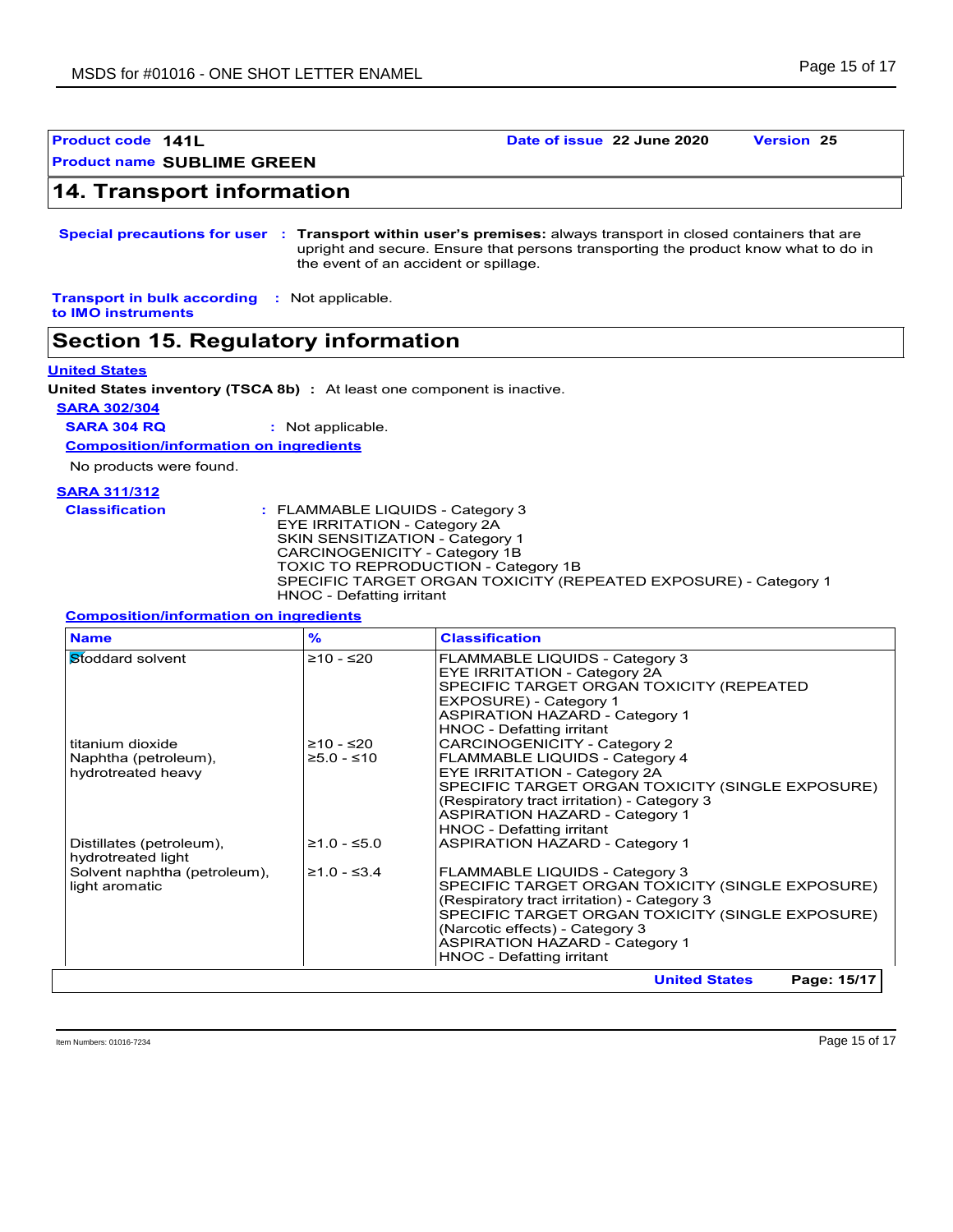**Product code 141L Date of issue 22 June 2020 Version 25**

| <b>Section 15. Regulatory information</b> |            |                                                  |
|-------------------------------------------|------------|--------------------------------------------------|
| 1,2,4-trimethylbenzene                    | $\leq 2.0$ | FLAMMABLE LIQUIDS - Category 3                   |
|                                           |            | <b>ACUTE TOXICITY (inhalation) - Category 4</b>  |
|                                           |            | <b>SKIN IRRITATION - Category 2</b>              |
|                                           |            | EYE IRRITATION - Category 2A                     |
|                                           |            | SPECIFIC TARGET ORGAN TOXICITY (SINGLE EXPOSURE) |
|                                           |            | (Respiratory tract irritation) - Category 3      |
|                                           |            | HNOC - Defatting irritant                        |
| xylene                                    | $≤1.8$     | FLAMMABLE LIQUIDS - Category 3                   |
|                                           |            | <b>ACUTE TOXICITY (dermal) - Category 4</b>      |
|                                           |            | <b>ACUTE TOXICITY (inhalation) - Category 4</b>  |
|                                           |            | <b>SKIN IRRITATION - Category 2</b>              |
|                                           |            | <b>EYE IRRITATION - Category 2A</b>              |
|                                           |            | SPECIFIC TARGET ORGAN TOXICITY (SINGLE EXPOSURE) |
|                                           |            | (Respiratory tract irritation) - Category 3      |
|                                           |            | <b>ASPIRATION HAZARD - Category 1</b>            |
| ethylbenzene                              | 1.0        | FLAMMABLE LIQUIDS - Category 2                   |
|                                           |            | <b>ACUTE TOXICITY (inhalation) - Category 4</b>  |
|                                           |            | CARCINOGENICITY - Category 2                     |
|                                           |            | SPECIFIC TARGET ORGAN TOXICITY (REPEATED         |
|                                           |            | EXPOSURE) - Category 2                           |
|                                           |            | <b>ASPIRATION HAZARD - Category 1</b>            |
|                                           |            | HNOC - Defatting irritant                        |
| 2-ethylhexanoic acid, zirconium           | $≤1.0$     | <b>COMBUSTIBLE DUSTS</b>                         |
| salt                                      |            | TOXIC TO REPRODUCTION - Category 2               |
| 2-butanone oxime                          | 1.0        | FLAMMABLE LIQUIDS - Category 4                   |
|                                           |            | <b>ACUTE TOXICITY (oral) - Category 4</b>        |
|                                           |            | ACUTE TOXICITY (dermal) - Category 4             |
|                                           |            | SERIOUS EYE DAMAGE - Category 1                  |
|                                           |            | SKIN SENSITIZATION - Category 1B                 |
|                                           |            | <b>CARCINOGENICITY - Category 2</b>              |
| cobalt bis(2-ethylhexanoate)              | 1.0        | EYE IRRITATION - Category 2A                     |
|                                           |            | SKIN SENSITIZATION - Category 1A                 |
|                                           |            | CARCINOGENICITY - Category 1B                    |
|                                           |            | TOXIC TO REPRODUCTION - Category 1B              |

#### **SARA 313**

|                              | <b>Chemical name</b>         | <b>CAS number</b> | <b>Concentration</b> |
|------------------------------|------------------------------|-------------------|----------------------|
| <b>Supplier notification</b> | $: 1,2,4$ -trimethylbenzene  | $95 - 63 - 6$     | $0.5 - 1.5$          |
|                              | xvlene                       | 1330-20-7         | $0.5 - 1.5$          |
|                              | ethvlbenzene                 | 100-41-4          | $0.1 - 1$            |
|                              | cobalt bis(2-ethylhexanoate) | 136-52-7          | $0.1 - 1$            |

SARA 313 notifications must not be detached from the SDS and any copying and redistribution of the SDS shall include copying and redistribution of the notice attached to copies of the SDS subsequently redistributed.

**Additional environmental information is contained on the Environmental Data Sheet for this product, which can be obtained from your PPG representative.**

#### **California Prop. 65**

**M** WARNING: Cancer - www.P65Warnings.ca.gov.

**United States Page: 16/17**

Item Numbers: 01016-7234 Page 16 of 17